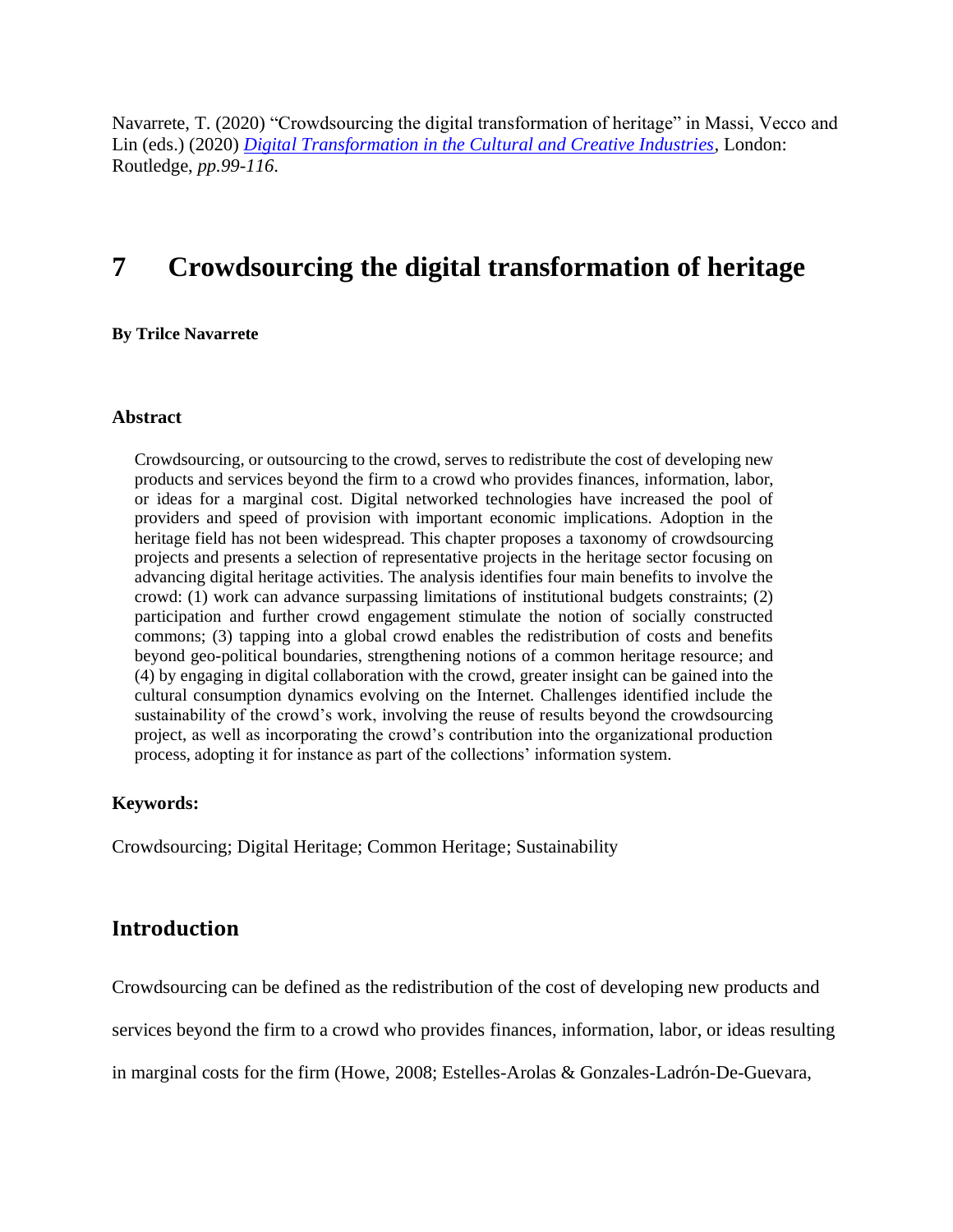2012). This chapter looks at crowdsourcing and heritage that has been converted into a digital media format for transmission through the Web with the help of the crowd.

The World Wide Web was envisioned as a global document reference system, where individuals could navigate via hyperlinks to access various text, images, audio, and video in increasingly complex forms (Berners-Lee et al., 1992). Website design has developed to facilitate consumer creation and distribution of multimedia content (Visser, 2014), while access to lower-cost mobile technology has facilitated the increase in online use to 72.7% of the global population (ITU, 2018). It could be argued that digital transformation enables democratization of consumption and production of content to anybody with a device that can access the Web. Enclosed consumption (e.g., via a subscription of email, telephony, television, virtual private networks, gaming, and many mobile applications accessed without a browser) is outside the scope of this chapter, which focuses on accessing the Internet content through the web.

The original Web could have developed as a Peer-to-Peer network (P2P) but that required all users to be active editors and contributors. Instead, most consumers preferred the client-server model, which allows them to free-ride from the content produced by others (Kushner, 2016). Contributing to existing platforms represents a lower overall consumer's costs and so the Web 2.0 flourished, promising full democratization to consumers.

An explosion of projects followed which explored the production and distribution of content online involving the crowd, with strong network effects centralizing activity in a winner-takes-all model. Firms benefited from economies of scale, increasing the number of contributors, and from economies of scope, increasing the pool of ideas and general resources to develop new products. New digital platforms emerged to facilitate the interaction of actors, with perhaps the best-known being Amazon's Mechanical Turk, a platform that serves as marketplace for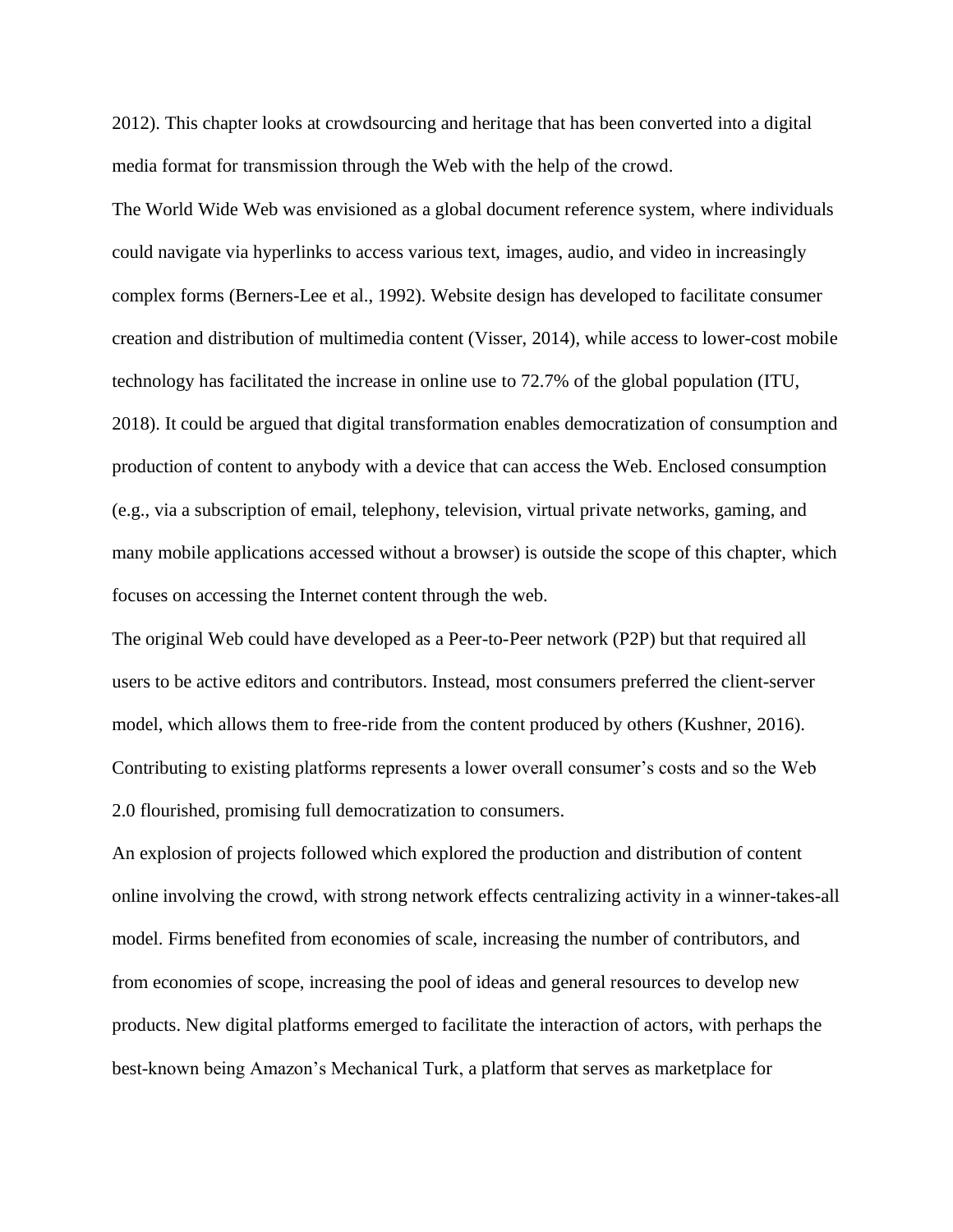initiators (crowdsources) to find workers to complete a task. Crowdsourcing became the term to refer to the outsourcing work to the virtual crowd (Estelles-Arolas & Gonzales-Ladrón-De-Guevara, 2012).

It can be argued that virtual work increases efficiency in the labor market by pairing actors, so that workers can participate from any location at any time, and that crowdsourcing may reduce brain drain (Cherry, 2011). However, few workers are paid, even though many receive some form of reward. The new technology has led to new dynamics in the use of resources calling for a revision of legislation: for instance, regarding virtual labor contracts and intellectual property rights. Something else that has changed is the ability to capture resources that used to be consider a public good, such as the knowledge about the world, and transforming them into commons triggering two social dilemmas: free-riding and sustainability (Bertacchini et al., 2012). This is the case of digital galleries, libraries, archives, and museums: the so-called GLAMs. Digital technology facilitates the dissemination of heritage collections and public engagement. A sectoral goal, and no easy challenge, is to link digitized collections in meaningful structures across institutions and as part of the Web 3.0 network to position GLAMs prominently in the information economy (EC, 2011).<sup>1</sup> It has been estimated that 300 million objects from European heritage institutions have been digitized, representing 10% of the region's cultural heritage (Europeana, 2017). Identifying the provenance and context of heritage objects, for example, has not yet been automated and remains a high labor cost post. Crowdsourcing has attracted the attention of heritage institutions to advance this monumental task (Estermann, 2014). A few examples will be discussed in a later section. Engaging the public to advance the work of heritage institutions is not new to the adoption of digital technology. As example we can identify the Friends of the Museum association serving as financing crowd and donors providing the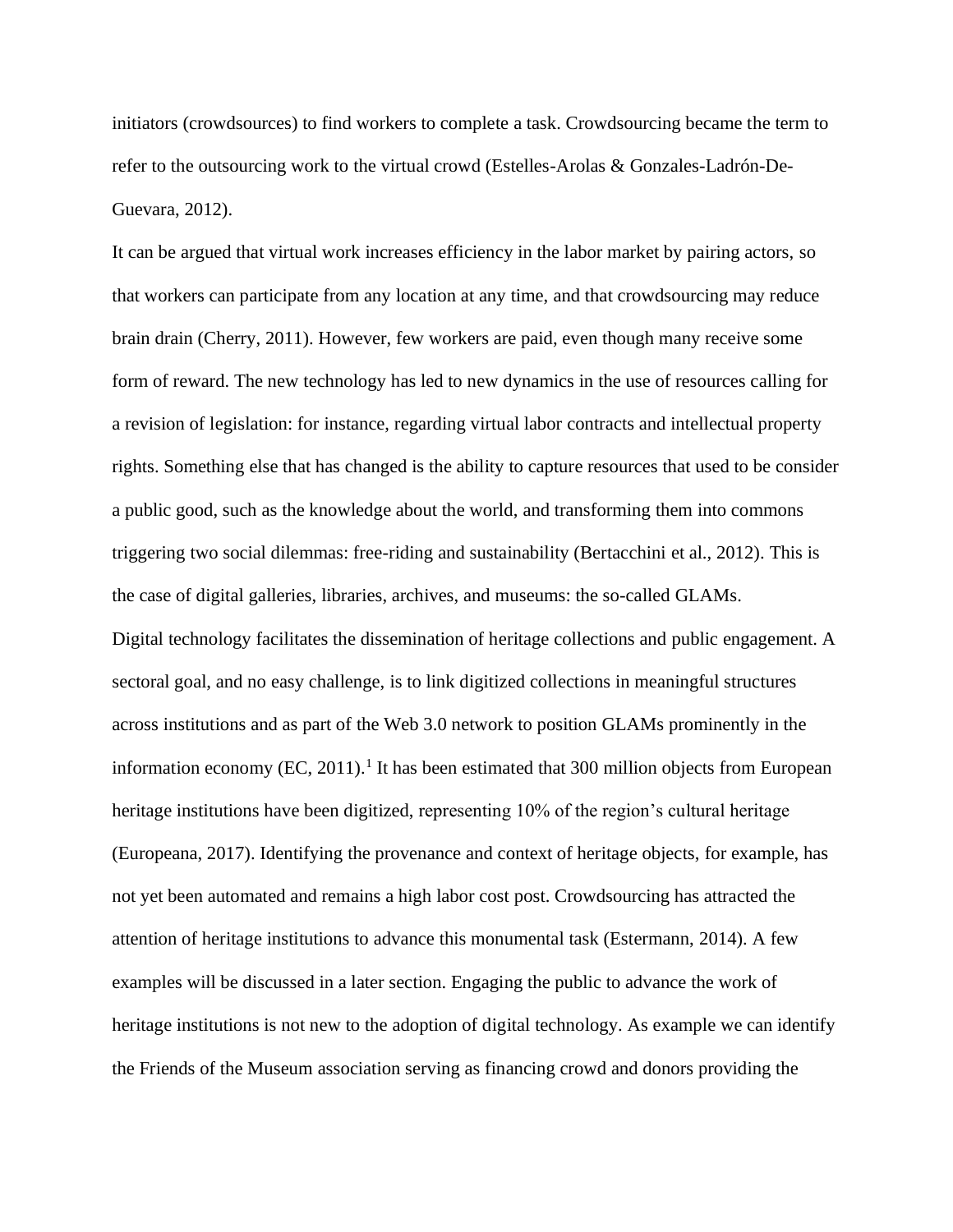majority of the museums' collections. Digital technology has, indeed, increased the speed of information spread and the scope of potential participants. Using social media, the Prado Museum has asked the online crowd to identify the location depicted in a painting recently donated.<sup>2</sup> At the time of writing, the museum is analyzing the numerous suggestions and images for possible identification.

In this contribution, a series of digital heritage projects that make use of crowdsourcing are analyzed to argue that the most successful projects are characterized by strong (self-)governance and niche markets. Examples presented in this chapter suggest that greater engagement with the content can be found in all activities of heritage institutions, where the crowd supports the management, preservation, and development of a cultural good. For specific examples, socially constructed commons can be identified.

The remainder of the chapter is organized as follows: Section Two will review the literature on crowdsourcing, presenting characteristics that will serve to form a typology to discuss the emerging dynamics. Section Three will focus on the heritage sector, particularly the process of digitization of content, and examples will serve to populate the typology constructed. Section Four will close with policy implications.

## **Crowdsourcing background**

Crowdsourcing has been adopted as distributed solution to various problems with attractive cost savings for firms. A very early form of crowdsourcing can be found in the 16th century's rewards issued to devise a system to determine the location of a ship in the Netherlands (Bell, 1947). Online, the initiator, or crowdsourcer, sets out a call to the crowd to take part in a project, with various forms of contracts, providing certain rules and expectations for instance to specify if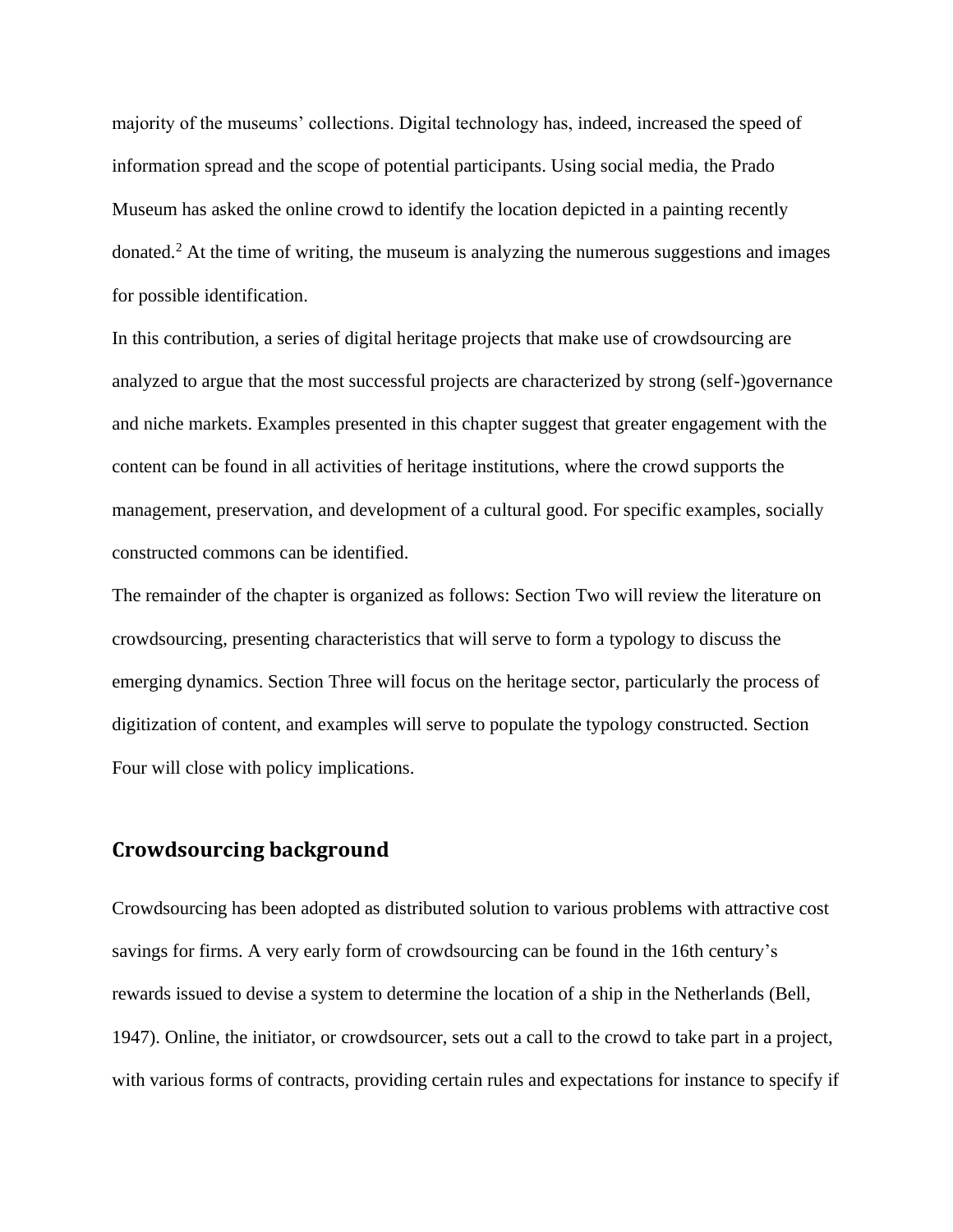the task is given to an individual or to the crowd (Berg et al., 2018) or regarding the ownership of the resulting product and intellectual capital generated (Wexler, 2010).

The crowdsourcing system is meant to distribute the risk involved when developing new products or services, and, therefore, the crowd may receive some form of payment. Payment for contributors of crowdsourcing varies and can be material or psychological (Wexler, 2010; Cherry, 2011). Individual ideas may involve a larger payment, while micro-tasks may be rewarded at a cent of a dollar per task (Hossain & Kauranen, 2015). Contributors may not always be paid in cash but may receive credit to purchase goods (Amazon's Mechanical Turk workers get paid in Amazon.com credit), virtual currency (common for videogames), or simply be given points to rank the level of achievement. In some cases, contributors participate in projects to gain experience, tap into a network, or receive career-enhancing visibility (Wexler, 2010). Virtual labor has raised concerns regarding rights, safety, and payment of participants: for instance, to prevent discrimination based on age, gender, background, or location (Wexler, 2010; Cherry, 2011; Berg et al., 2018). Crowdsourced work is labor on demand, "temporary and very short-term," with extremely low wages if any (Ettlinger, 2016, p. 2170). Certain crowdsourcing platforms specifically market their outsourced labor to the global south, advertising the possibility to advance social responsibility goals for potential firm clients (Prpić et al., 2015). An example is Samasource, a platform that offers training to the crowd arguing that outsourced virtual labor is a way to increase digital literacy in the global south (Prpić et al., 2015). Regions with low labor costs may be more prone to virtual work for micro-tasks, for example, for the gaming industry to advance the level of a player in a videogame. As crowdsourcing projects become gamified, the division of work and leisure may blur rising issues of responsibilities, ownership, and benefits.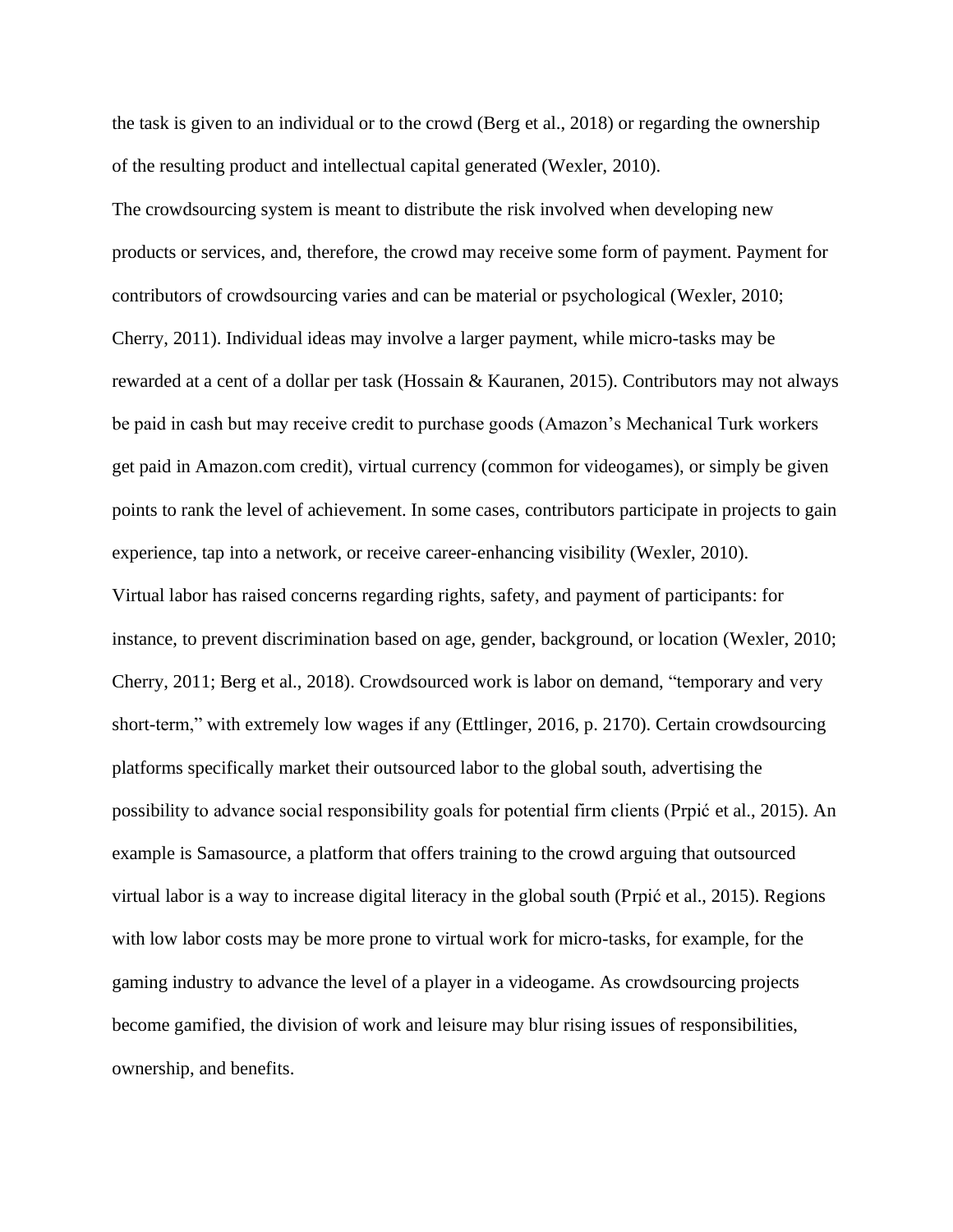Other forms of crowdsourcing may involve local governments seeking to stimulate public participation and dialogue through crowdsourcing projects, also known as citizen sourcing. Governments can collect ideas to solve problems, to develop policies, to design service coproduction, or for surveillance and monitoring, and can also collect images and other documenting information (Nam, 2011). Examples include tracking the spread of influenza through a mobile phone application (Ranard et al., 2013) and the United Nations MY World survey and e-discussion on the topic of environmental sustainability (Gellers, 2016).<sup>3</sup> A form of crowdsourcing often analyzed by economists is crowdfunding, which involves the collection of funds from the crowd. The main benefit of crowdfunding is overcoming the geographic limitations to identify potential investors (Robertson & Wooster, 2015), while the greatest challenge is that of asymmetric information that prevents backers from supporting a given project (Belleflamme et al., 2019). In the United States, the passing of the Jumpstart Our Business Startups (JOBS) Act in 2012, also known as the Crowdfunding Act, has made possible the provision of securities so that funders, backers, or lenders can earn a positive financial result from their investment (Robertson & Wooster, 2015). Equity crowdfunding is rare, and most rewards take other forms of payment, such as royalty sharing or some form of non-pecuniary rewards (Mollick & Robb, 2016).

Crowdsourcing projects can be analyzed by the level of complexity of the given task, by the relation between the contributions, or by their model of management, as discussed below (see Table 7.1).

**Table 7.1** Matrix on crowdsourcing dimensions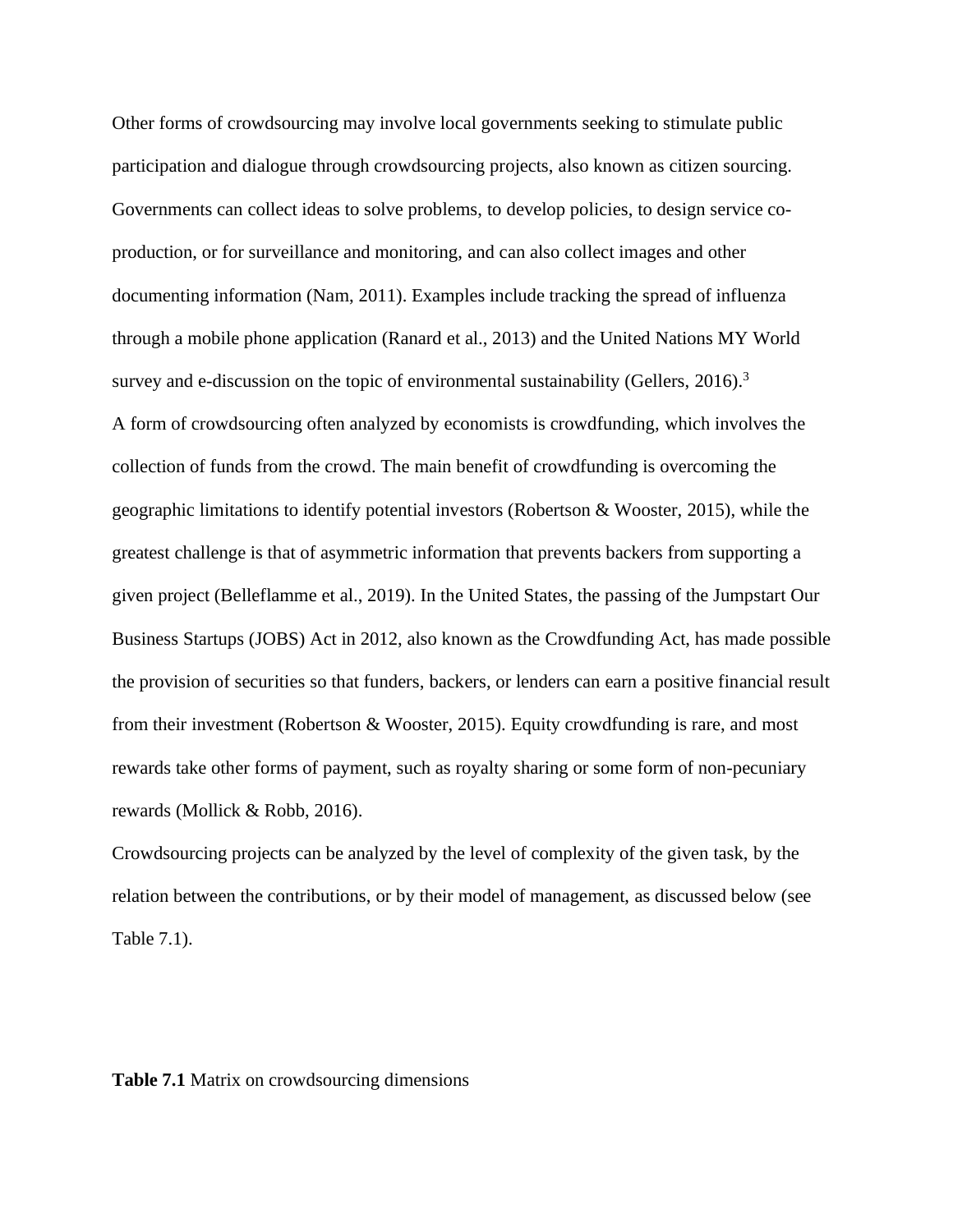| <b>Dimensions</b>        | Variables     |             |                       |
|--------------------------|---------------|-------------|-----------------------|
| Level of complexity      | High-         | Mid-range   | Low-complexity        |
|                          | complexity    | complexity  | (minimal skill)       |
|                          | (project      |             |                       |
|                          | proposal)     |             |                       |
| <b>Relation between</b>  | Filtered      | Aggregated  |                       |
| contributions            |               |             |                       |
| <b>Management of the</b> | Centralized/  | Open/closed | Collaborative/unknown |
| crowd                    | decentralized |             | participation         |

Source: own elaboration.

# **Complexity level of the tasks**

Crowdsourcing involves the use of crowd labor to perform a specific task, which may require various levels of skill.<sup>4</sup> At the complex end of the spectrum, firms may want the crowd to generate new specific ideas, which may include answering scientific problems, in exchange for a financial reward. The crowd finances the project proposal and only the winners receive a compensation (Ettlinger, 2016). An example is the Innocentive website, a platform where seekers present a problem, evaluate solutions proposed by solvers, and choose the best option that receives an award, often financial, in exchange for the intellectual property of the crowdsourced idea.<sup>5</sup> Crowdsourcing new ideas is often coordinated through competition. A mid-range skill task can be found in virtual call center services and some citizen science projects, which require some form of accountability by the participating individuals for the system to function. Firms may train contributors or may request a certain level of previous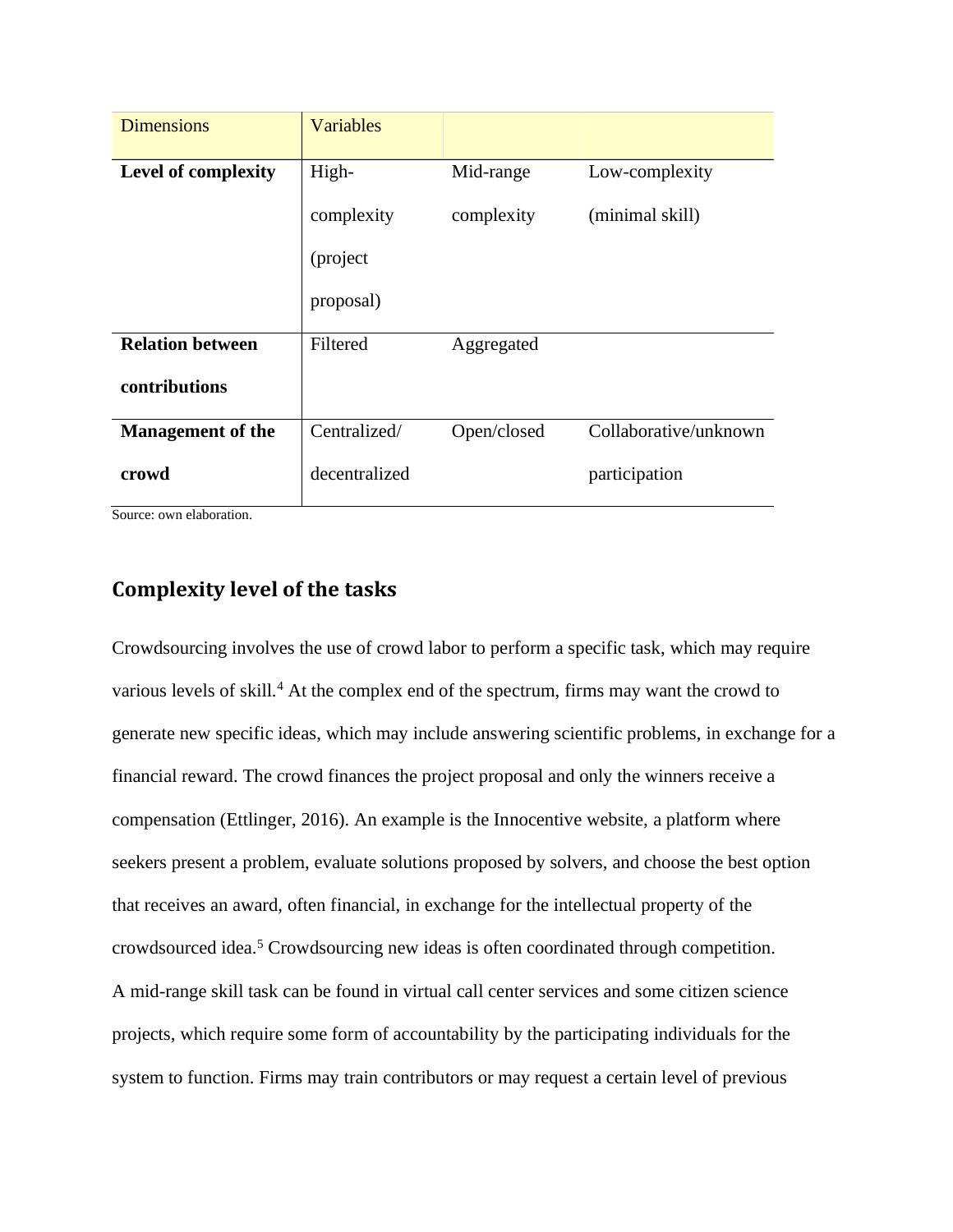knowledge from participants. Citizen journalism can be considered another example of a midrange skill task, particularly valuable to gather information from inaccessible areas (e.g., war zones), though not without concerns on the quality of the contributions (Hossain & Kauranen, 2015).

A crowdsourced task requiring minimal skills is the most prevalent. Micro-tasks are often lowskilled tasks and generally involve repetitive and easy activities, such as transcriptions, annotations, validation, and translations, often to be used for training algorithms (Hossain  $\&$ Kauranen, 2015). Popularity contests of television shows can also be considered examples of aggregated low-skill contributions (Prpić et al., 2015).

There are crowdsourcing projects where the crowd is in fact not aware of their contribution This is the case of the CAPTCHA system used to discern humans from computers, giving Google about 83,000 hours of daily labor to support optical character recognition (OCR) and semantic links (for image identification) (Prpić et al., 2015). CAPTCHA stands for a Completely Automated Public Turning test to tell Computers and Humans Apart. It was adopted by Google to digitize books and newspapers, with variations in reCAPTCHA and later including image identification to train algorithm systems.

### **Aggregate and filtered content**

In addition to the level of complexity of a task, and the distribution of the costs, crowdsourcing projects can be organized based on the relation between contributions to achieve the final goal. Some projects break up the process into small parts, such as micro-tasks and voting, which are later aggregated to create a final product (Prpić et al., 2015). A well-known example of this is the crowdsourcing Zooniverse platform,<sup>6</sup> where the crowd is asked to tag, match, classify, or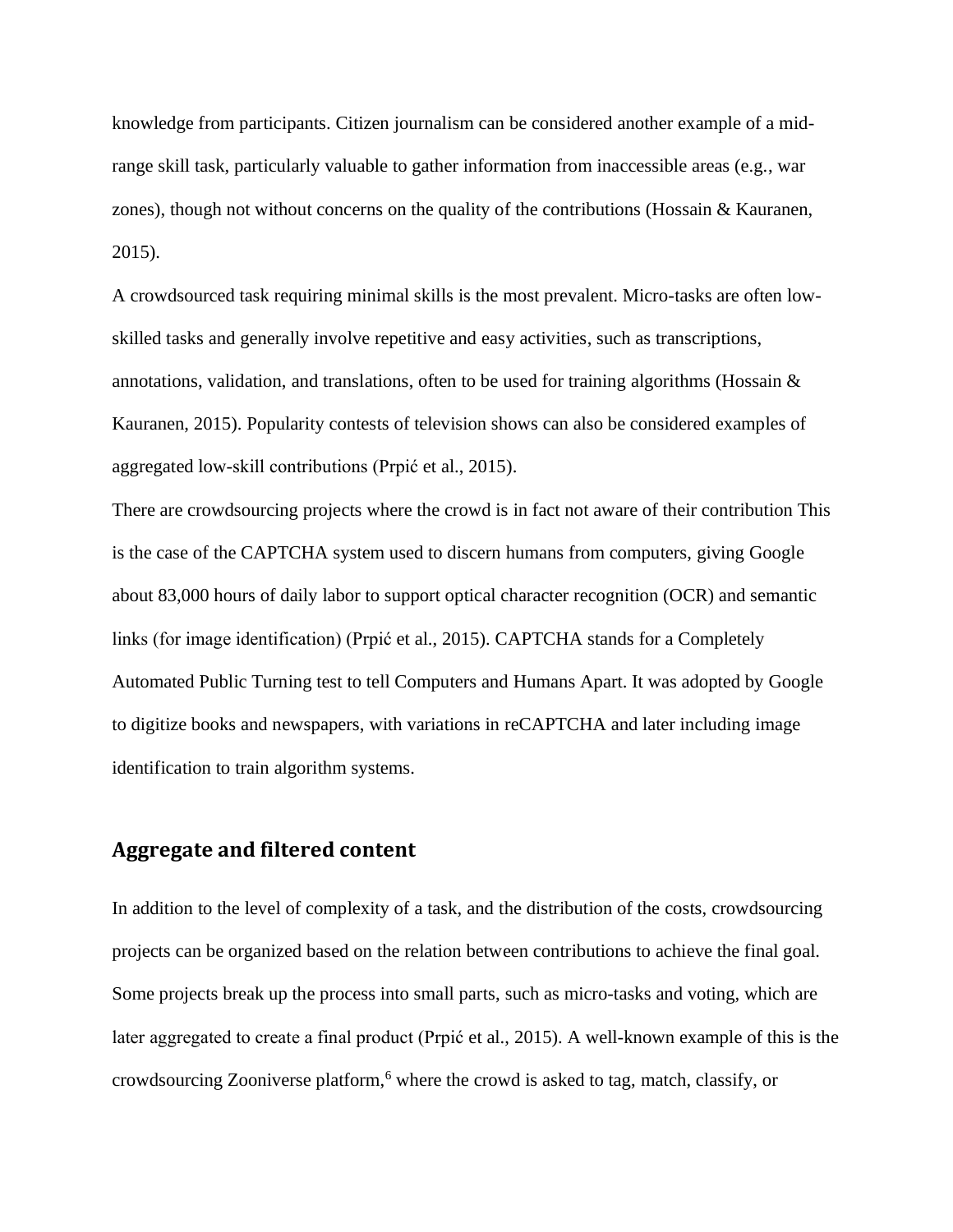identify characteristics of images and videos from large datasets generated by space telescopes or cameras in natural parks. The data collected is then aggregated and analyzed to develop new insights about galaxies or species behavior. The individual contributing members of the crowd do not need to interact, and the task started by one can be continued by another at any time. The platform Zooniverse also provides humanities content such as hand-written texts and asks the crowd to transcribe them, following the same principle.

A similar example is the Foldit project developed by the University of Washington. The crowd plays with protein molecular structures to identify images (e.g., density maps). Results are more accurate interpretations of protein structures than those from automated algorithms, and the crowd can process images faster than previous cryo-electron micrographs or X-ray crystallographs (Bkoep, 2019). The aggregated micro-tasks have served to publish a series of scientific papers by the university team, who kindly acknowledge the contributions of the Foldit players (estimated to surpass the  $57,000$ ).<sup>7</sup>

In contrast, crowdsourcing projects can rely on one individual to create a finished product, which may be then selected by the requesting firm and adopted for production. This is the case with many idea generation projects where firms outsource the creation of an innovation or the anticipation of predictions (Hossain & Kauranen, 2015). An example is NASA's \$30,000 award to a solution for the prediction of solar flares (Nam, 2011).

## **Management of the crowd**

Crowdsourcing projects can allow centralized or decentralized authority, open (e.g., interoperability, future reuse of the gathered information) or closed participation (e.g., anonymous participation, peer review), and a range of relationships (from unknown participation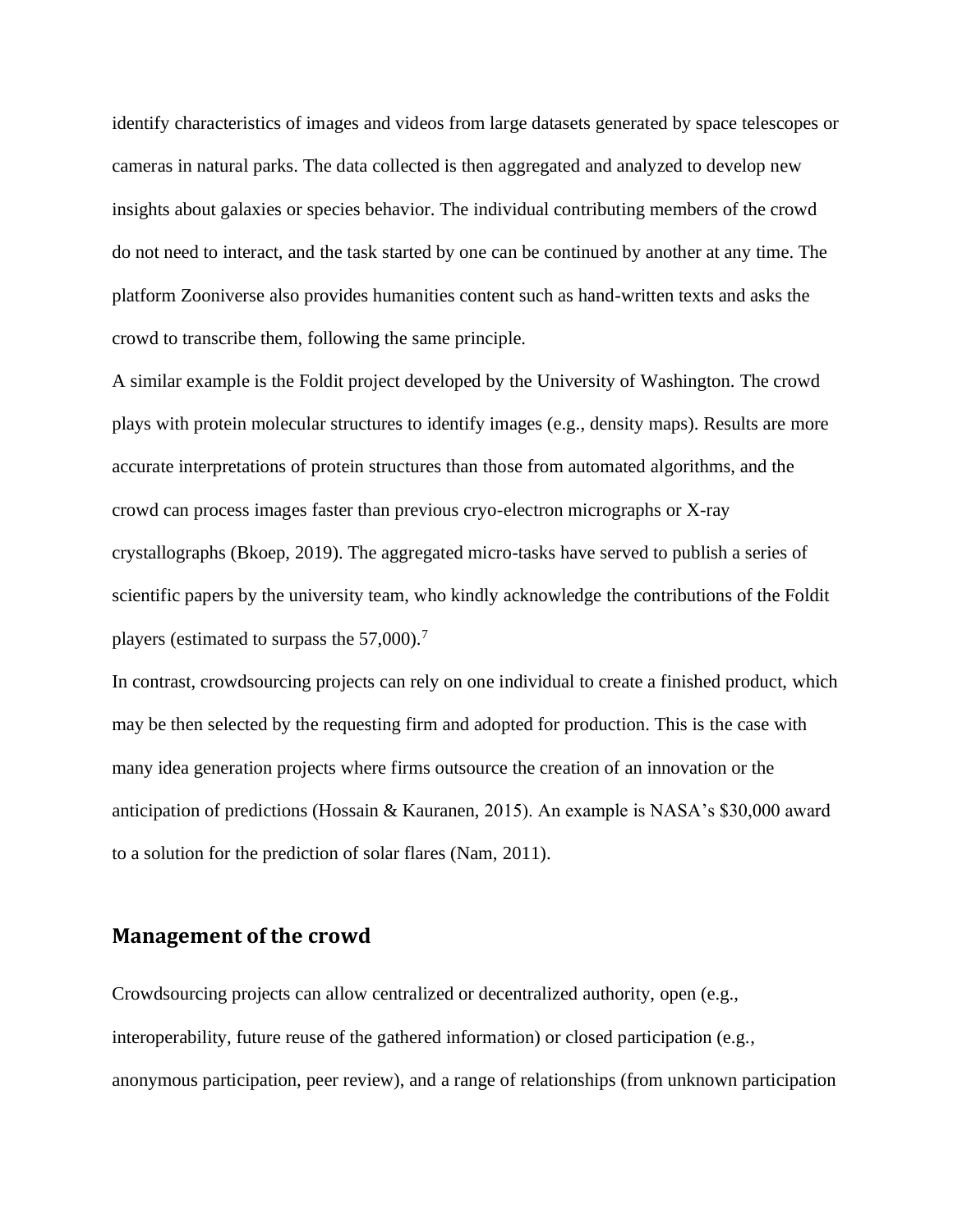to full collaboration). Activities can be objective, as transcribing a text, or subjective, as voting for "the best of." Firms may request funds to finance a project, devise a tournament type crowdsourcing (giving a prize for the best idea), call for virtual labor (made up of a series of micro-tasks), or engage in an open collaboration (such as a wiki) (Prpić, Taeihagh & Melton, 2015).

Not all crowdsourcing projects are collaborations between crowdsourcee and crowdsourcer. Projects such as Google's CAPTCHA tap into the crowd to do a job without encounters or relationships between actors. Platforms such as del.icio.us or YouTube are not clear in their crowdsourcing nature, as the call, the benefits, the tasks, the nature of the participation, and the role of the initiator are not clearly identified (Estelles-Arolas & Gonzalez-Ladrón-De-Guevara, 2012). Such aggregators utilize the crowd's input, including content, behavior, and ratings, to prioritize content output without calling the crowd for a greater goal. Most crowdsourcing projects, however, do call the crowd.

Attracting the right crowd and aligning efforts to the project's goal is essential, though not as easy as one would think. Crowds respond to information about the firm or platform where the project takes place as well as to signals from other participating members of the crowd (Belleflamme et al., 2019). Breaking up problems into tasks doable for individuals outside of the firm requires sufficient organizational capacity from the firm in order to return usable results, which explains the emergence of specialized crowdsourcing platforms with a history of constructing crowds, offering paid services to intermediate coordination (Prpić et al., 2015). Consistent and good quality participation from the crowd requires a clear central idea, as well as transparent governance structure. An important point is the ownership of the final product. An example of a jointly owned product is open source software (OSS), free to use and developed by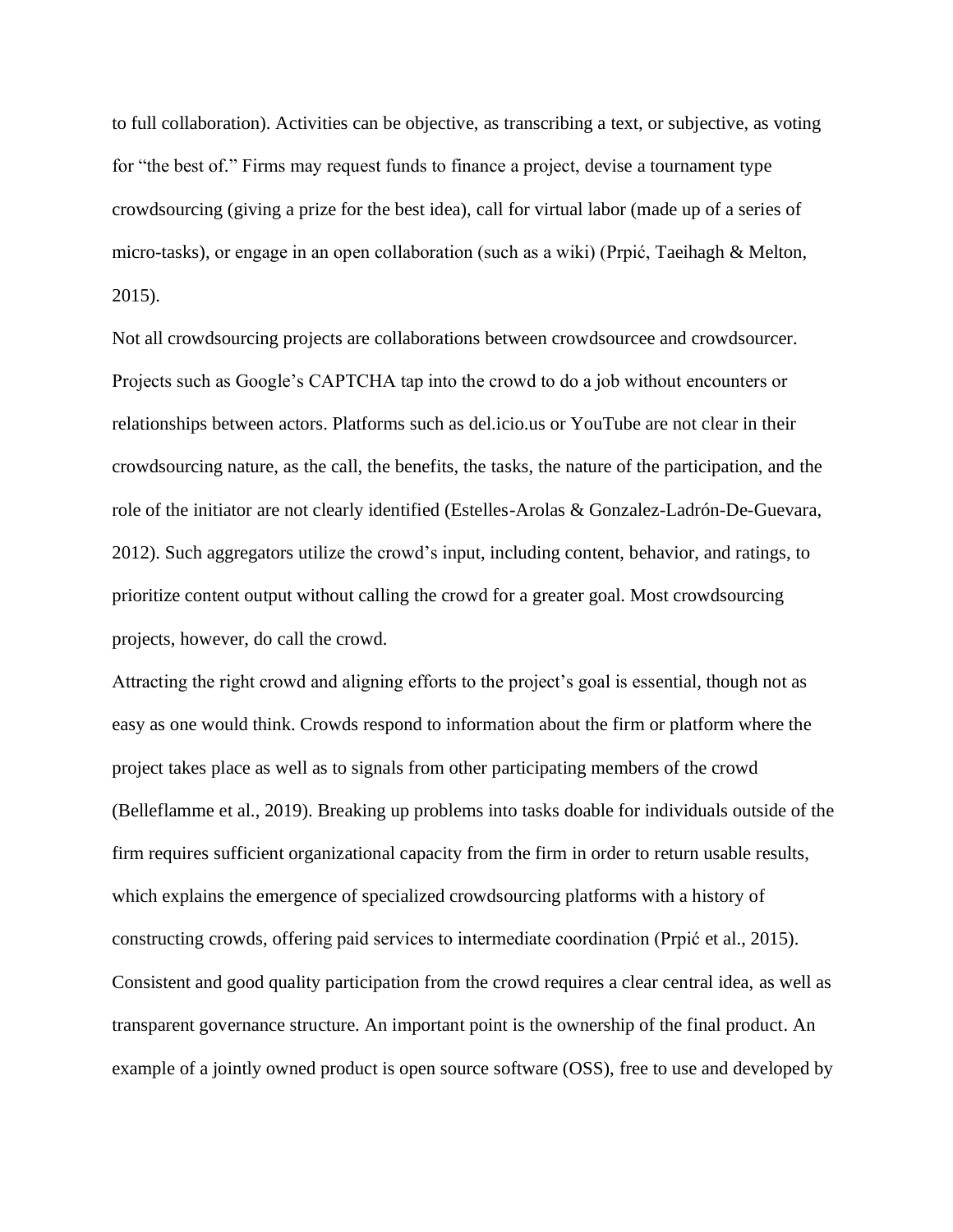a crowd generally driven by altruistic motivations, which often outperforms commercial products. Well-known examples include Linux, Mozilla Firefox, OpenOffice, and Ubuntu. OSS is dependent on the active crowd to assess, improve, and evaluate the software to increase its quality, and to keep it usable (Wexler, 2010).

Another example is the free online encyclopedia Wikipedia, with over 49 million articles (6 million of which are in English), edited by 200,000 contributors every month, available in 307 languages, and viewed by over 21 billion individuals across the world on a monthly basis.<sup>8</sup> The project is one of many products coordinated by the Wikimedia Foundation as part of a free knowledge infrastructure aiming at giving access to all the knowledge of the world.<sup>9</sup> It has become an important global information resource, a socially constructed common good (Hess, 2012).

## **Crowdsourcing and digital heritage**

Many heritage institutions have a certain experience with crowds providing for finances, information, labor, or ideas in a small scale through the long history of working with volunteers. Adopting a crowdsourcing approach as we now know it involves a larger number of respondents at a much higher speed. For this, constraints to adopt a crowd approach include issues of validating contributions (Ridge, 2013) or the fear of undermining the authority of heritage experts who want to protect a certain exclusivity of the sector (Abbing, 2019). Further, while digital networked technology promises to facilitate referencing by linking to primary data (including heritage collections), the challenges of dealing with the nature of heritage data, characterized by being fuzzy, heterogeneous, uncertain, and interpretative, have not been solved (Blanke et al., 2012).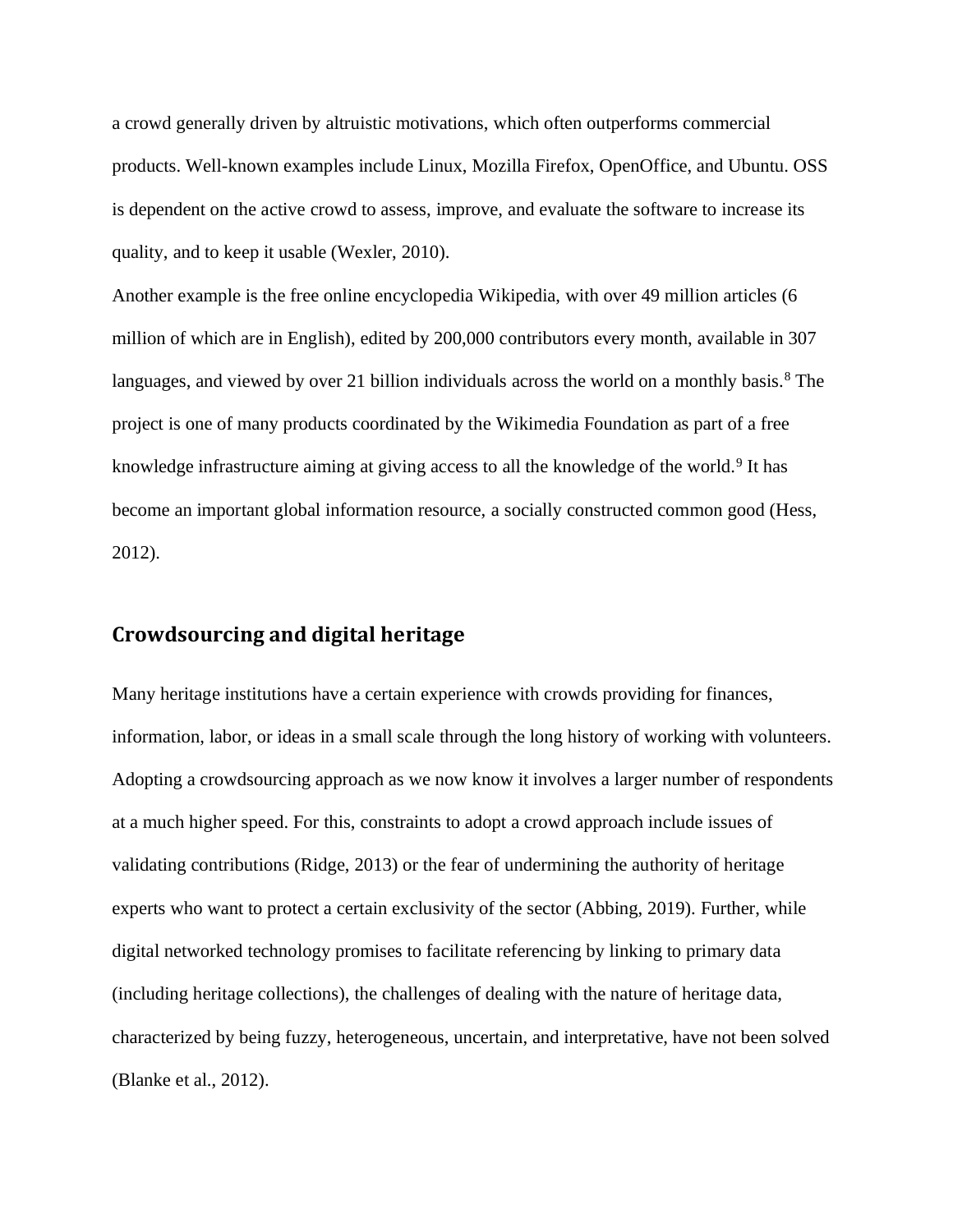The issue of multiple objectives may also be identified. While for-profit firms may call the crowd to lower costs of production or reduce risk of product uncertainty as in the case of the creative industries (Dalla Chiesa & Handke, 2020), heritage institutions may seek to engage consumers. Heritage services are often driven by multiple goals, including the preservation and development of cultural heritage, advancing education, providing entertainment, or increasing welfare (Towse, 2019), all of which may be pursued during a crowdsourcing project. Similarly, consumers may want to engage with heritage content for various reasons. Participants in heritage crowdsourcing are motivated to take part in a history- and archaeology-related project; to learn about the subject; to connect with the institution; to develop skills, for fun, out of curiosity; to help out; to contribute to knowledge production; and to learn more about a personal cultural background (related to identity forming) (Bonacchi et al., 2019).

Involving the crowd is inherent to intangible heritage and most forms of culture. In the visual arts, Spencer Turnick can serve as prime example of volunteers contributing as models for a group photograph, including the  $18,000$  nudes posing at Mexico City's central square.<sup>10</sup> A film example can be found in Peter Jackson's call of 20,000 volunteers to contribute to the sound of the org armies in the Lord of the Rings: Two Towers (Prpić et al., 2015). The fash- ion firm ModCloth has launched several crowdsourcing projects in exchange for discounted purchases, including calling the crowd to contribute images modeling clothes, to suggests clothes based on body types, to vote the best drafts to be produced as final designs, and to provide sketched ideas for new designs, which were in turn voted by the same crowd and adapted into the following season (Estelles-Arolas & Gonzalez-Ladrón-De-Guevara, 2012). Creative industries crowdsourcing regularly involve larger crowds for content generation, ratings, and new ideas,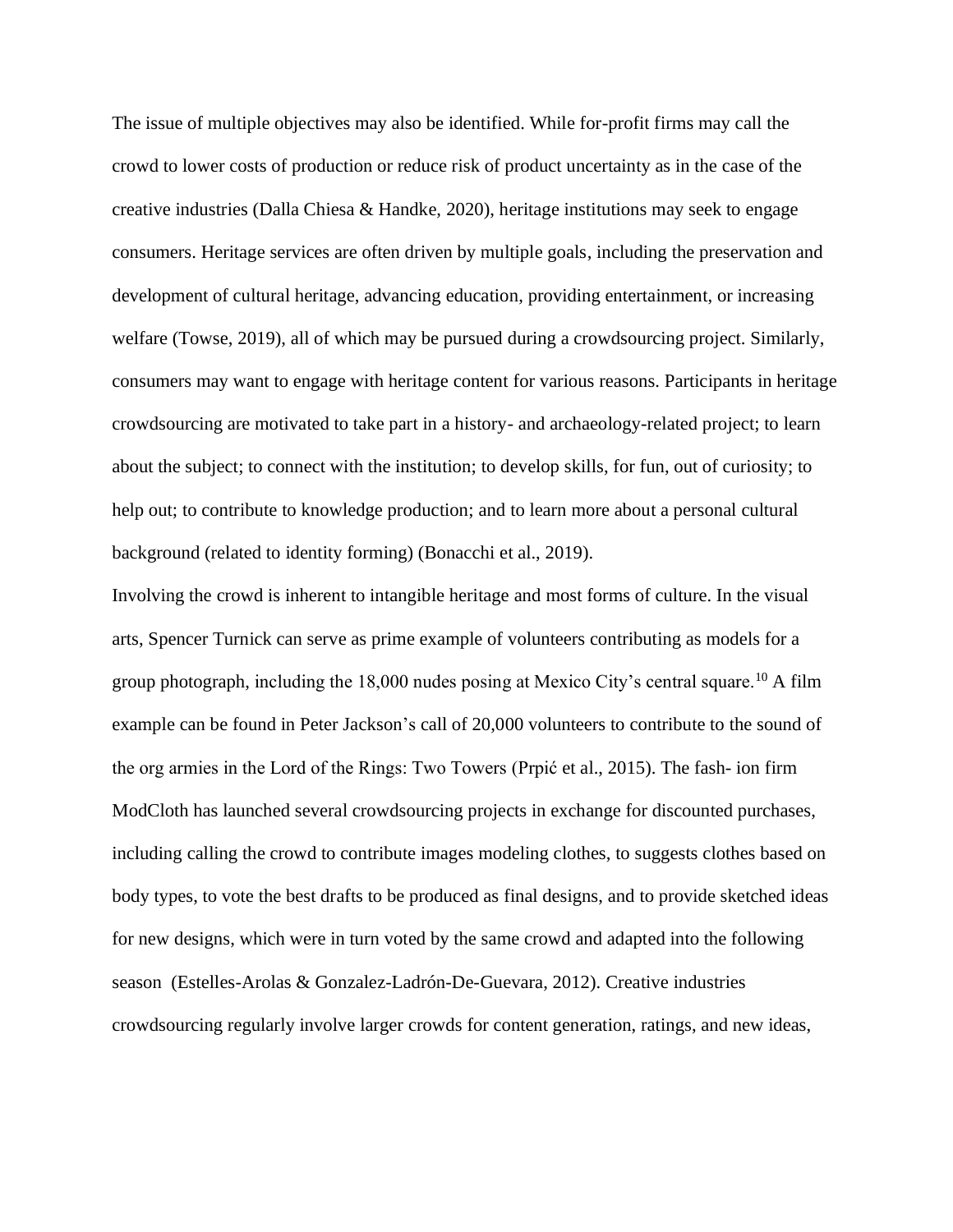which do not compare to most heritage crowdsourcing projects, receiving support from a few hundred individuals and rarely surpassing the five thousand (Carletti et al., 2013).

An overview of projects in the heritage field that tap into the crowd using digital technologies has not yet been inventoried and has only recently attracted broad attention (for an overview of a selection of projects from the early 2010s, see Ria, 2014). A few projects with large consortia have been financed by public money in the last decade. Examples include 3D-ICONS, a threeyear project for the documentation of archaeological monuments and historic buildings to feed Europeana;<sup>11</sup> The Scottish Ten, a project to document five international heritage sites to help with their conservation and management;<sup>12</sup> or the Million Image Database, a repository of heritage images to document the past and to explore the use of 3D imagery.<sup>13</sup>

Crowdsourcing projects specific to advance digital collections of heritage institutions, the GLAMs, have emerged to explore alternative sources of labor, and sometimes funds, for the digitization production process. A recent European survey estimated that museums spend a yearly median  $\epsilon$ 10,000 (mean  $\epsilon$ 111,000) in digital activities and allocate an average of five paid staff and two volunteers toward digital collection activities. Management (e.g., licenses, online services) make up about 40% of the structural costs, digital preservation and archiving make up about 35% of the costs, and the rest is allocated toward user outreach, usage analysis, and editorial work. Eighty-nine percent of the budget is internally generated, and so far, it has been estimated that 31% of museum collections have been digitized (Nauta et al., 2017). Invariably, availability of online collections increases their use, yet production and proper online publication remain a challenge. To give an example: one large city archive has 32 kilometers of materials, which would represent about 224 million scans (there are roughly 7,000 scans per meter). At an output of 10,000 scans per week, which is quite an impressive mass digitization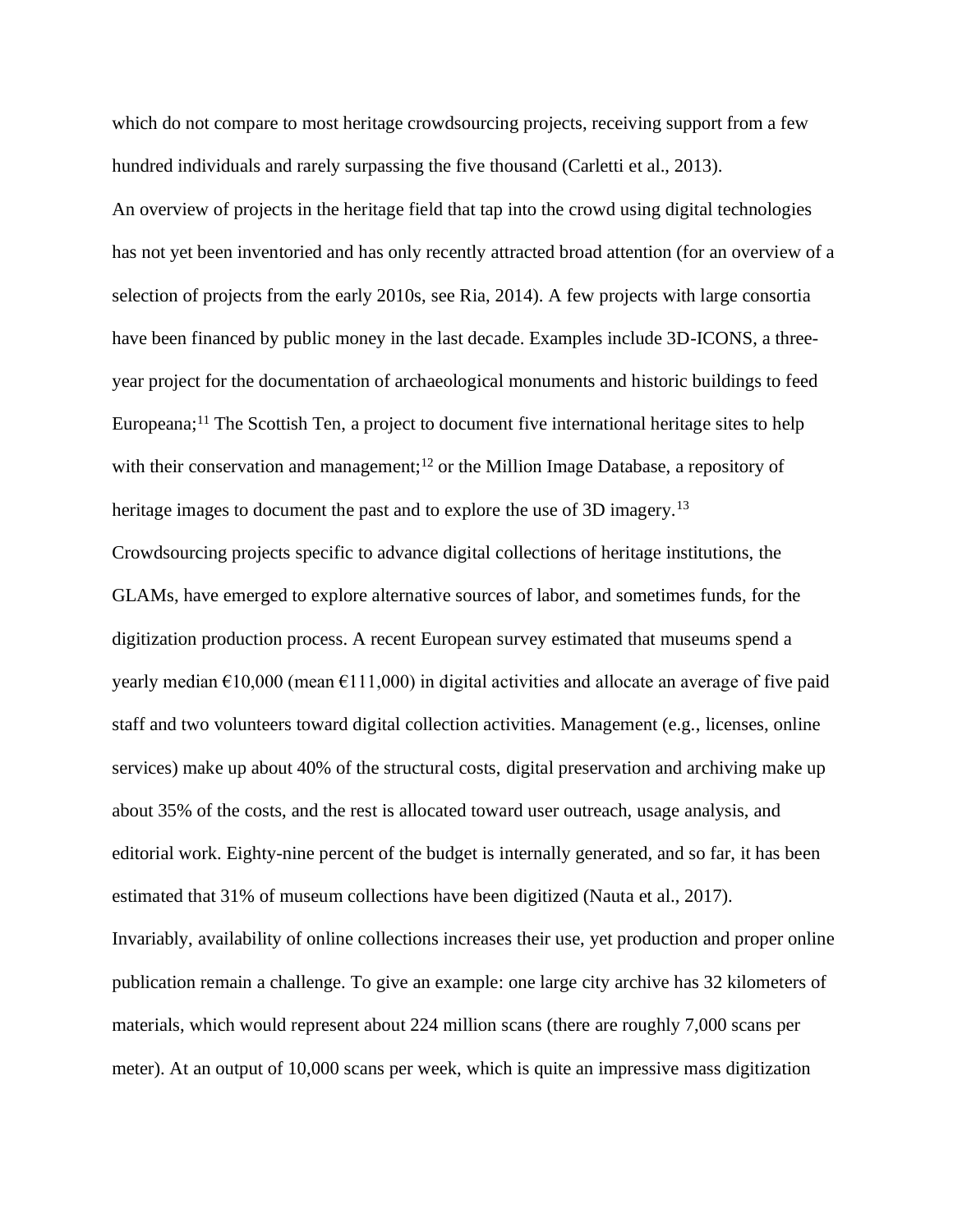process, it would take the archive 431 years to digitize their entire collection. Digitization started in 2001 and continues to improve, speeding up the process to about two million scans per year, or 20,000 scans per week, or 30 scans per minute. This included 6,000 scans requested by 1,260 different consumers (scan on demand program). Since 2001, the archive has digitized six million scans (Holtman & Van Zeeland, 2019). However, digitized material can only be accessed when its contents can be searched for and identified; a digital image in itself is not enough. The city archive decided to call the crowd to support the identification of important information, such as dates, names, places, and type of document. With a grant of  $\epsilon$ 150,000 from the Mondriaan Foundation, the Amsterdam City Archive collaborated with a software partner, Picturae, to develop the crowdsourcing software, which is currently used by many more heritage institutions to annotate digital collections. To ensure quality, every document data element is entered twice (SAA, 2013). The archive commissioned the creation of an online program called Many Hands (Vele Handen) to coordinate crowdsourced annotations and in the first 1.5 years, over 1.6 million objects were identified with name, birth place, and date of birth twice, representing a full-time staff working for a period of over 18 years (SAA, 2013).<sup>14</sup> While the onsite access to the archives has decreased by 66% in the past ten years, online access continues to increase (from zero to 18,000 yearly requests in the same period) (Duran, 2019).

Besides tapping into the crowd to advance the digitization of collections by providing financial resources or labor to enhance existing collections, crowdsourcing projects can support public engagement and can lead to developing new collections: for instance, to document history as a form of intangible heritage (Carletti et al., 2013). The main crowdsourcing forms in the heritage field are crowdfunding (acquiring funds to finance a project), idea generation projects (for new products and services), aggregated input projects (generally to speed digitization projects, some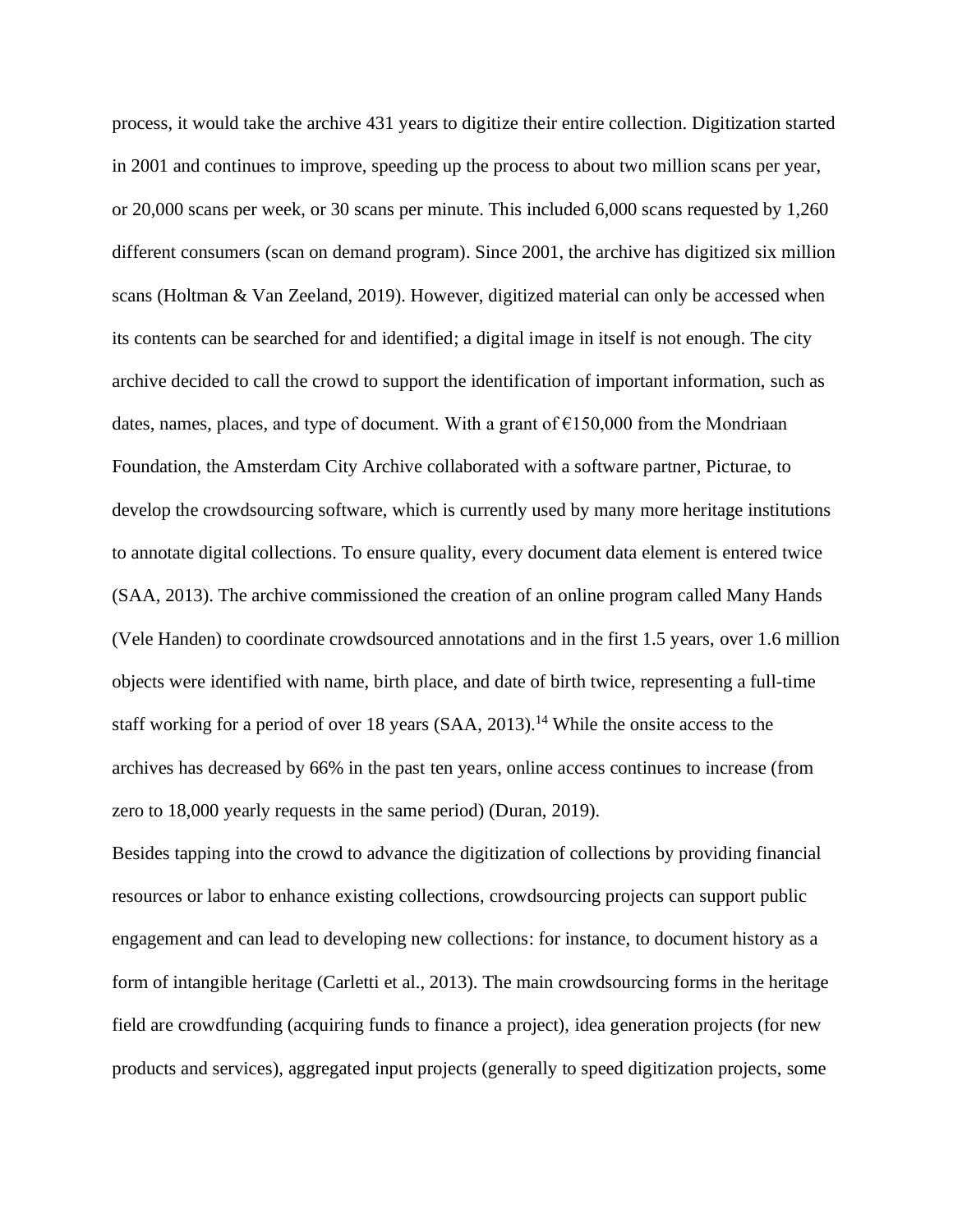of which through micro-tasks), and open collaboration projects (for instance to populate a digital collection). We follow with a discussion of each with examples (summarized in Table 7.2).

| Type of project         | <b>Examples</b>   |                          |                 |
|-------------------------|-------------------|--------------------------|-----------------|
| Crowdfunding            | Hardware/software | Production of digital    | Sustainability  |
| projects                | development       | surrogates               | (none found)    |
| <b>Idea</b> generation  | Reuse of          | For product              |                 |
| projects                | collection        | development (shop)       |                 |
| <b>Aggregated input</b> | Classification,   | Curation, preservation   | Ownership       |
| projects                | transcription,    |                          | identification  |
|                         | correction,       |                          | (orphan works)  |
|                         | revision          |                          |                 |
| <b>Open</b>             | Development of a  | Individual/institutional | Use of          |
| collaboration           | common resource   |                          | own/third-party |
| projects                |                   |                          | platform        |

**Table 7.2** Typology of crowdsourcing in heritage projects

Source: own elaboration.

# **Crowdf**

# **unding projects**

While heritage institutions increasingly engage in development campaigns, asking private patrons for financial support, projects inviting the crowd to co-finance digitization projects or the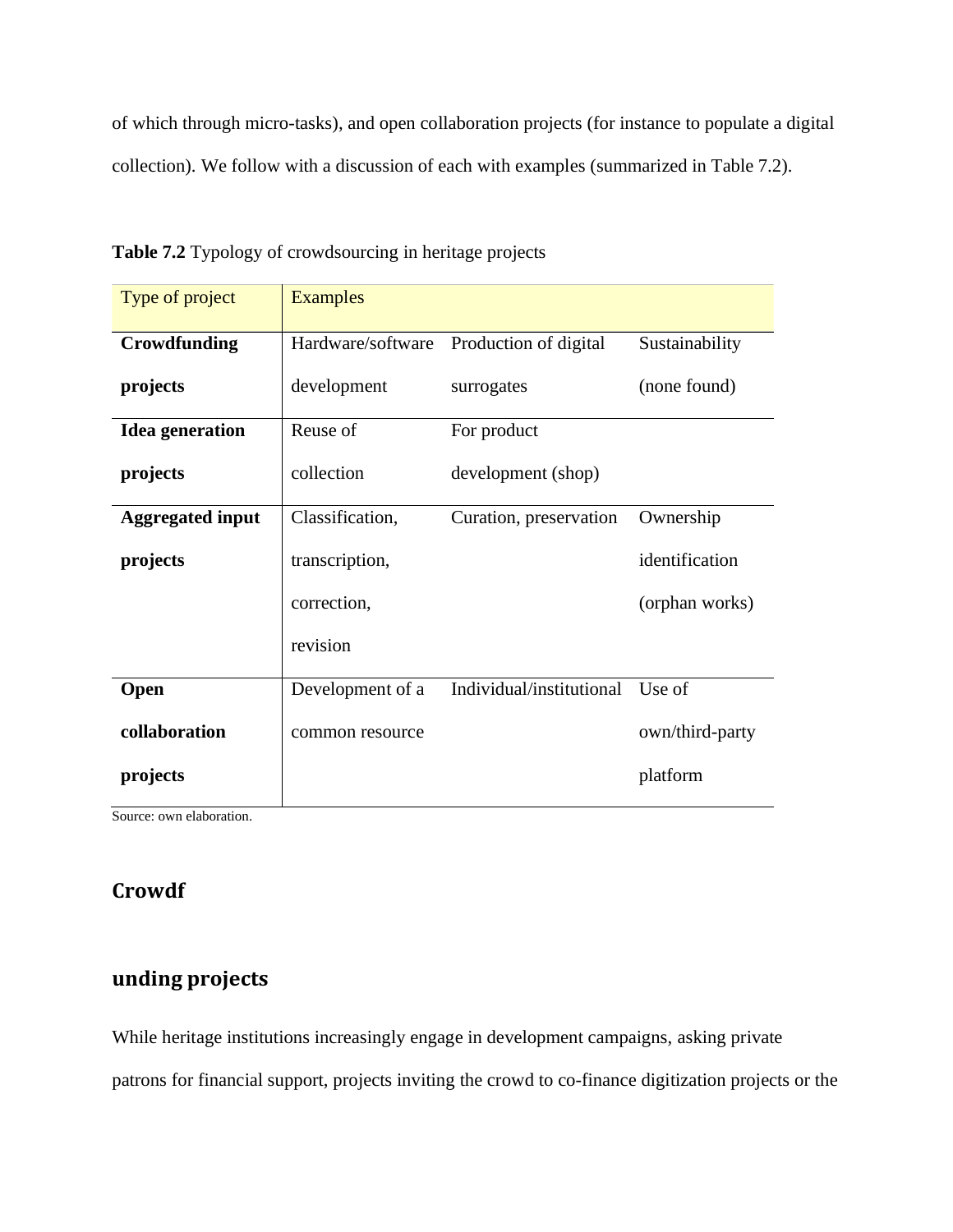production of digital surrogates are extremely rare. Generally, crowds are asked to support the financing of capital projects, the acquisition, preservation, or exhibitions of collection objects, and the financing of events in museums but rarely a digital collection. A well-known portal for arts and culture crowdfunding is Kickstarter.

An example of co-financing hardware is the crowdfunding project to acquire 35 Oculus Rif 2 glasses to present a 3D video of the city of Horn in the 1650s. The Westfries museum developed a video and wanted to show it using advanced technology, calling the crowd through the Dutch cultural crowdfunding portal Voordekunst, receiving 112% of its €32,000 goal, backed by 317 donors.<sup>15</sup>

A notable crowdsourcing project for a digital collection is the call by the information and library services department of the ethnographic museum in Amsterdam. The museum called the crowd to raise €10,000 for the development of a search engine to access 355 photo albums and to develop a mobile phone application for the documentation of the collection. The museum received 13 crates with photo albums left in Java and Sumatra when Dutch-Indians moved to the Netherlands after the war. The majority found their owner family, but 355 personal photo albums remained unidentified. The museum developed a "Photo seeks family" project online to involve younger generations and to reach non-visitors who were asked to identify their family members' stories (KIT, 2013). The museum used Voordekunst and received 125% of the amount requested, financed by 232 crowd donors.<sup>16</sup>

A similar project was developed by the Amsterdam City Archive where the crowd was invited to co-finance the digitization of 38,463 photographs, including glass negatives. The project was launched in 2013 and, at the time of writing, it has digitized 12,000 photographs and received €34,500 of a goal of €50,000. The project has its own website, where it was possible to donate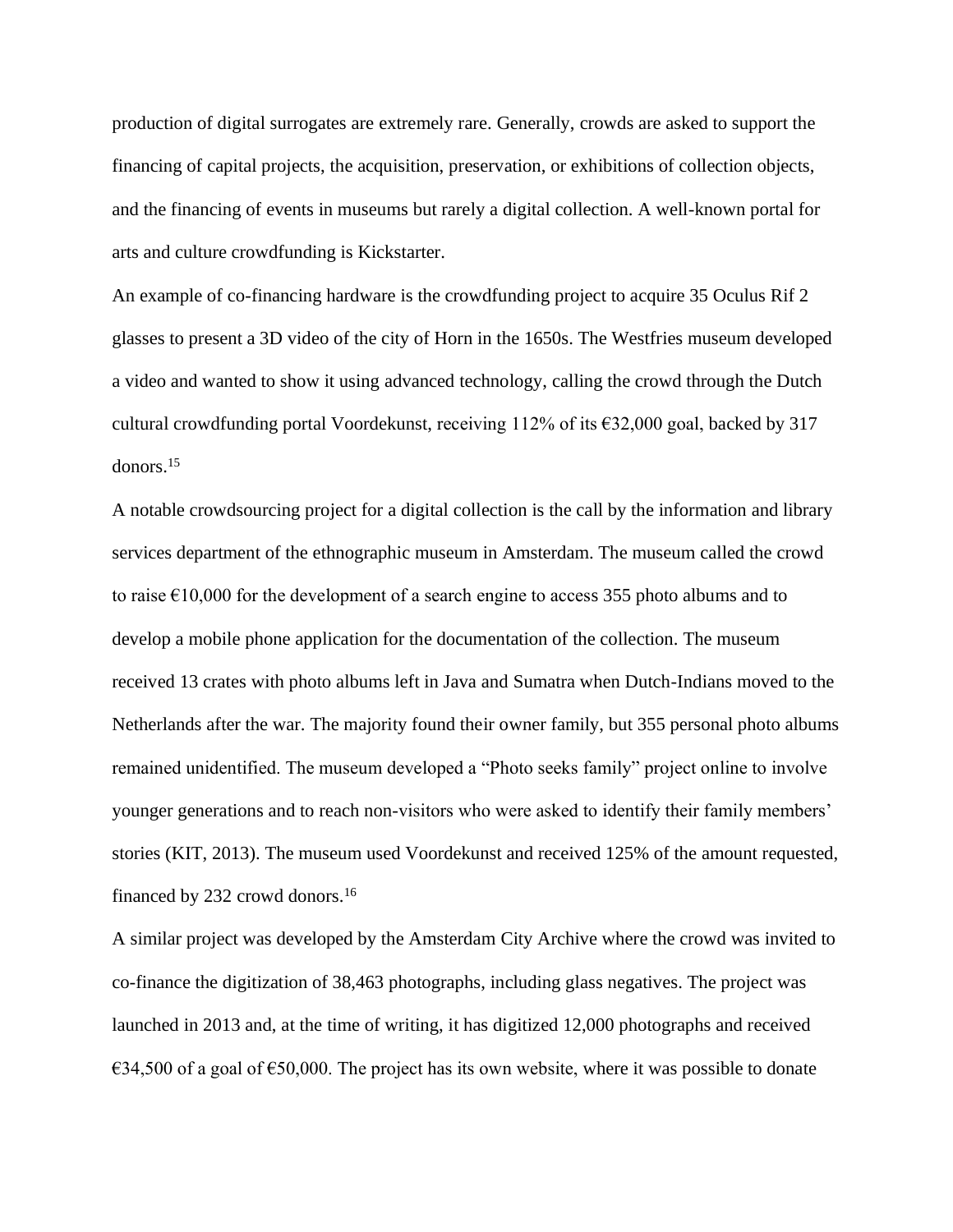and where a special page acknowledges donors. The crowd is also invited to provide additional information to identify the photographs: for example, the individuals portrayed, the locations, or the dates. All the digitized collection is still available online.<sup>17</sup>

## **Idea generation projects**

The use of digital collections for idea generation is not always crowdsourced, as online consumers are free to make use of the images for any purpose without collaborating with the museum institution. The Rijksmuseum in Amsterdam has devised a crowdsourcing system for ideas on the reuse of collections through the bi-yearly Rijksstudio Award. The Rijksstudio is the portal of the Rijksmuseum online collection, which is the base for the idea generation. The 2020 prize amounts to  $\epsilon$ 7,500, a Young Talent Award of  $\epsilon$ 5,000 will be awarded, and the winner of the public vote will receive  $\epsilon$ 25,000. At the time of writing, entries were still being evaluated by a jury of experts and the crowd was called to vote for a favorite. In addition to the prize, winners can become part of the goods sold at the museum's gift shop.<sup>18</sup>

# **Aggregated input projects**

Most crowdsourcing projects ask the crowd to contribute to the classification, transcription, correction, revision, and documentation of collections to enrich metadata and contextualization. Perhaps the first effort to improve access to digitized collections through crowdsourcing is the Steve.museum, a collaboration initiated by the Metropolitan Museum of Art, the Guggenheim Museum, the Cleveland Museum of Art, and the Deventer Art Museum. It was launched in 2005 when museums were just broadly adopting the web to present collections online. The Steve.museum project asked the crowd to support classification of collections through tagging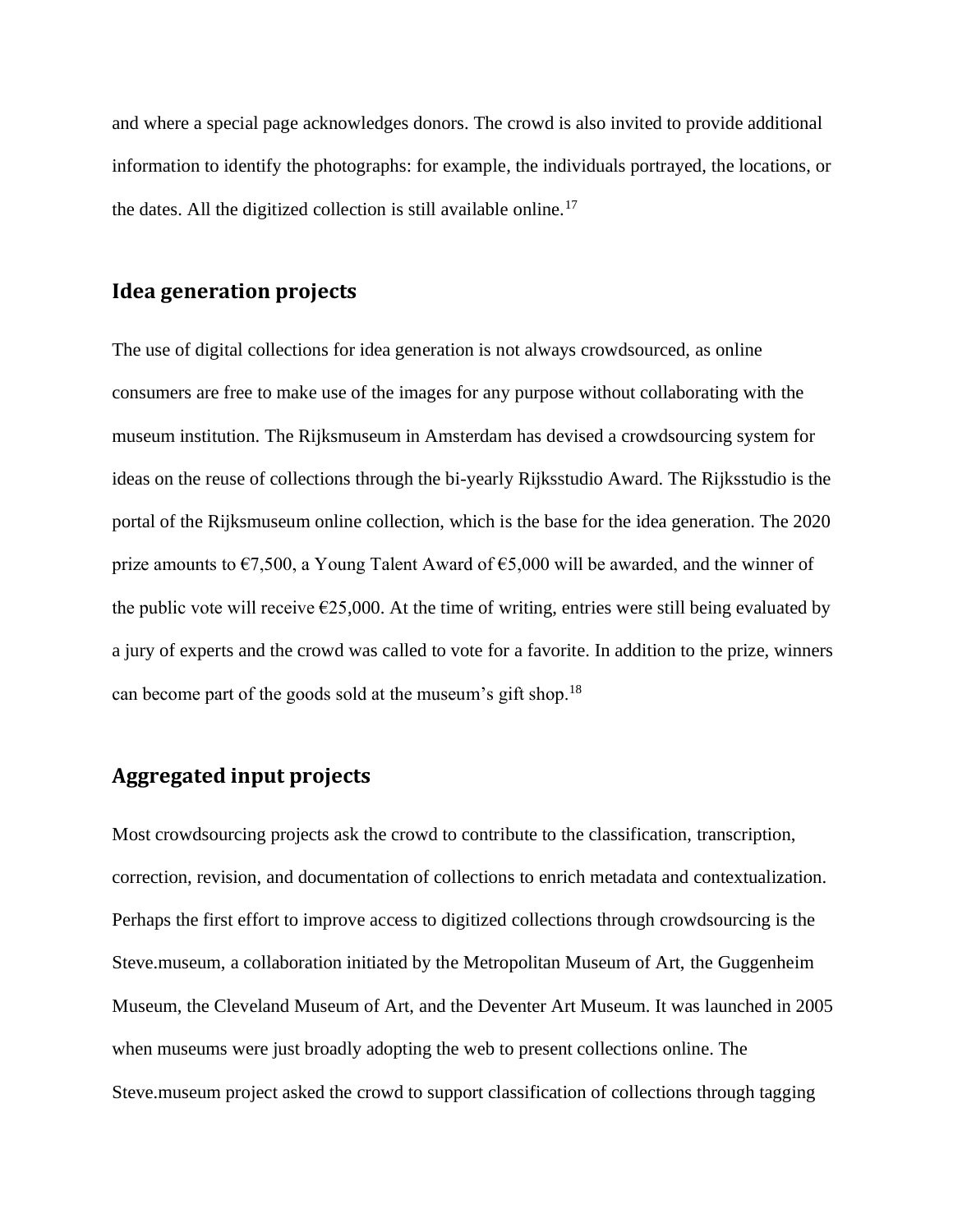objects and in doing so develop a folksonomy. From the initial 30 objects that were given crowd terms, 80% of these were not found in the museum's documentation system but added on. The project required a new data model infrastructure to capture the crowd's contributions (Chun et al., 2006).<sup>19</sup> A more technically advanced semantic annotation project was Accurator, led by the Rijksmuseum, designed as niche-source to provide expert knowledge by the crowd. The bird experts identified 1,528 birds in 213 artworks in the collection (Jongma & Dijkshoorn, 2016).<sup>20</sup> The Accurator project was a collaboration with a consortium of Dutch researchers from the VU University, Delft University of Technology, Centre for Mathematics and Informatics, and three large museums—Rijksmuseum, Naturalis, and Sound and Vision (Jongma & Dijkshoorn, 2016). These are examples of innovative explorations to involve the crowd in collection annotation. Crowdsourced tagging can serve other purposes. The Indianapolis Museum of Art aggregated tags into heatmaps to identify the most visible areas of an artwork (Carletti et al., 2013). Such a by-product of an initial tagging project may become more prevalent as the availability of data allows for new insights in consumer behavior online.

Crowdsourcing the curation of digital collections has proven quite successful to engage with the public. The crowd can support the selection, classification, and organization of an existing collection (Carletti et al., 2013). These can blend the digital and physical worlds, such as the Dutch Kröller-Müller museum project, first for adults and then for children, asking the crowd to rank works. Those receiving greater votes were included in a physical exhibition (Schoemaker, 2010). Similarly, the Victoria and Albert Museum devised a voting system to rank its 140,000 digital images of the collection to appear in the Search the Collections page.<sup>21</sup> A geographic-based crowdsourcing project of sounds was led by the British Library Sounds

collection, which presented over 50,000 recordings from the library collection and invited the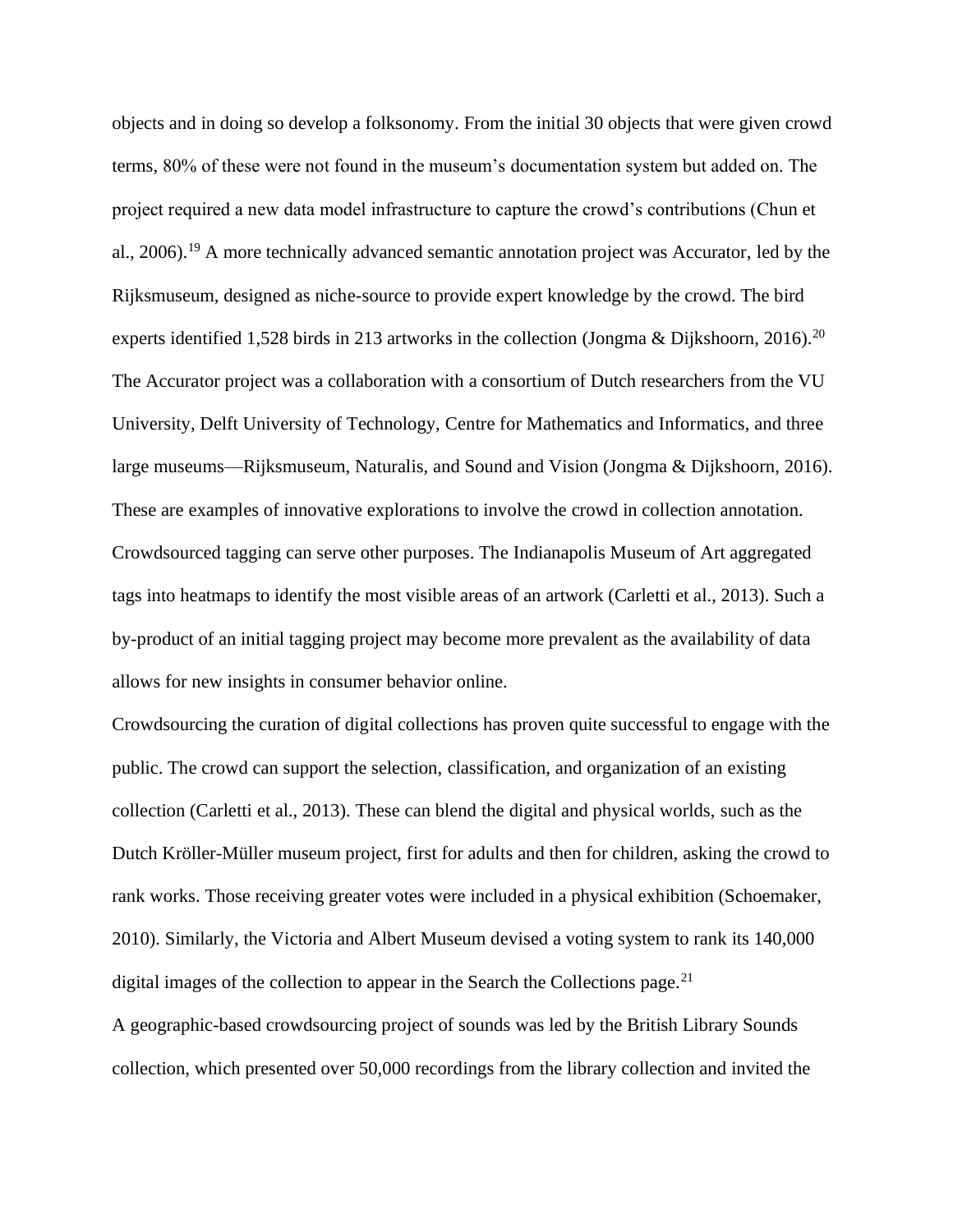public to contribute their own sounds. A series of Sound Maps were created documenting accents (the crowd could read a children's story or a list of six words) and daily sounds at home, work, or play (over 2,000 recordings were received by 350 contributors).<sup>22</sup> A similar project collected 1001 Stories of Denmark, in a crowdsourcing effort initiated by the government meant to capture intangible heritage through geo tagging. At the time of writing, the project website was no longer functional, though recorded stories were accessible via the project's YouTube channel.<sup>23</sup>

A more challenging effort was led by EnDOW (Enhancing access to 20th-century cultural heritage through Distributed Orphan Works clearance). The crowd was called to support rights clearance of European digitized cultural heritage by identifying orphan works. The project was a response of the European Directive on orphan works that required institutions to perform diligent search before publishing collections online. The labor costs that such diligent search would require are prohibitable expensive for any cultural institution with a sizable collection. The crowd is instructed on how to search for a works potential right holder before labeling it as orphan (Borghi, Erickson & Favale, 2016).<sup>24</sup>

# **Open collaboration projects**

There are crowdsourcing projects that invite the creation of a common resource. These tend to be larger projects with a strong crowd engagement, for long periods of time. One Dutch example is the whale stranding database,<sup>25</sup> launched in 2006 by the Naturalis Biodiversity Centre to merge the historic data housed at the museum, including the first documented case dating from 1,255, and inviting the crowd to add current findings. The site provides basic fields to harmonize the documentation of the findings, including date, location, measurements, and an image when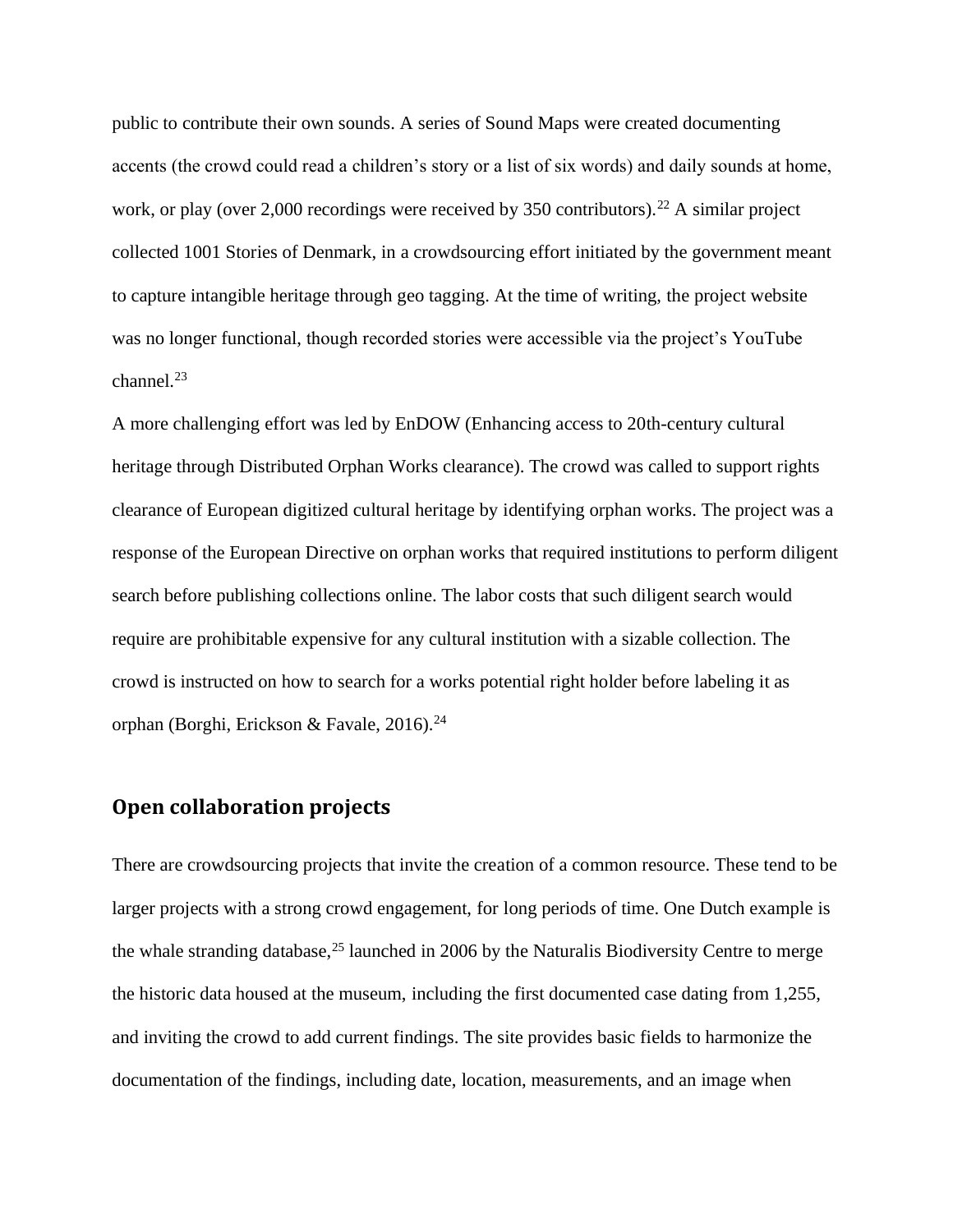available. The site also provides basic clues to identify the various characteristics of the animals, to differentiate a whale from a dolphin for example (Naturalis, 2006). The site is currently an important resource where over 12,000 whale and dolphin strandings have been documented (513 entries in 2019), available for everybody to use free of charge. The natural history museum has in fact taken the role of coordinator of the newly formed common resource.

The Amsterdam museum intends to similarly serve as facilitator of a socially constructed commons of intangible heritage about the city of Amsterdam, starting with the Memory of East project in 2006, followed by Centrum and West, and eventually to expand to South, South East and North neighborhoods of the city. The overarching Memory of Amsterdam project intends to collect, preserve, and make available the daily memories and stories of residents of the city. Selected content is regularly used for thematic exhibitions (AM, 2018). The crowd is similarly guided on how to generate content through a series of harmonizing fields, such as place, date, and keywords.<sup>26</sup>

An institutional crowdsourcing project of heritage content across Europe is Europeana, currently giving access to 50 million items. Though the project receives a yearly subsidy from the European Commission (over  $\epsilon$ 6 million in 2018), this is largely allocated to cover staff and general operations (80% of the budget), as well as the development of the portal and regular meetings to coordinate the project (20%) (Europeana, 2018). Participating heritage institutions bear the costs of digitization of collections and ingestion into the national aggregator. Institutions receiving European grants are required to publish the digitized outcomes in the Europeana repository. The portal launched in 2007 and has evolved from earlier efforts to integrate heritage collections remotely across Europe (Navarrete, 2014).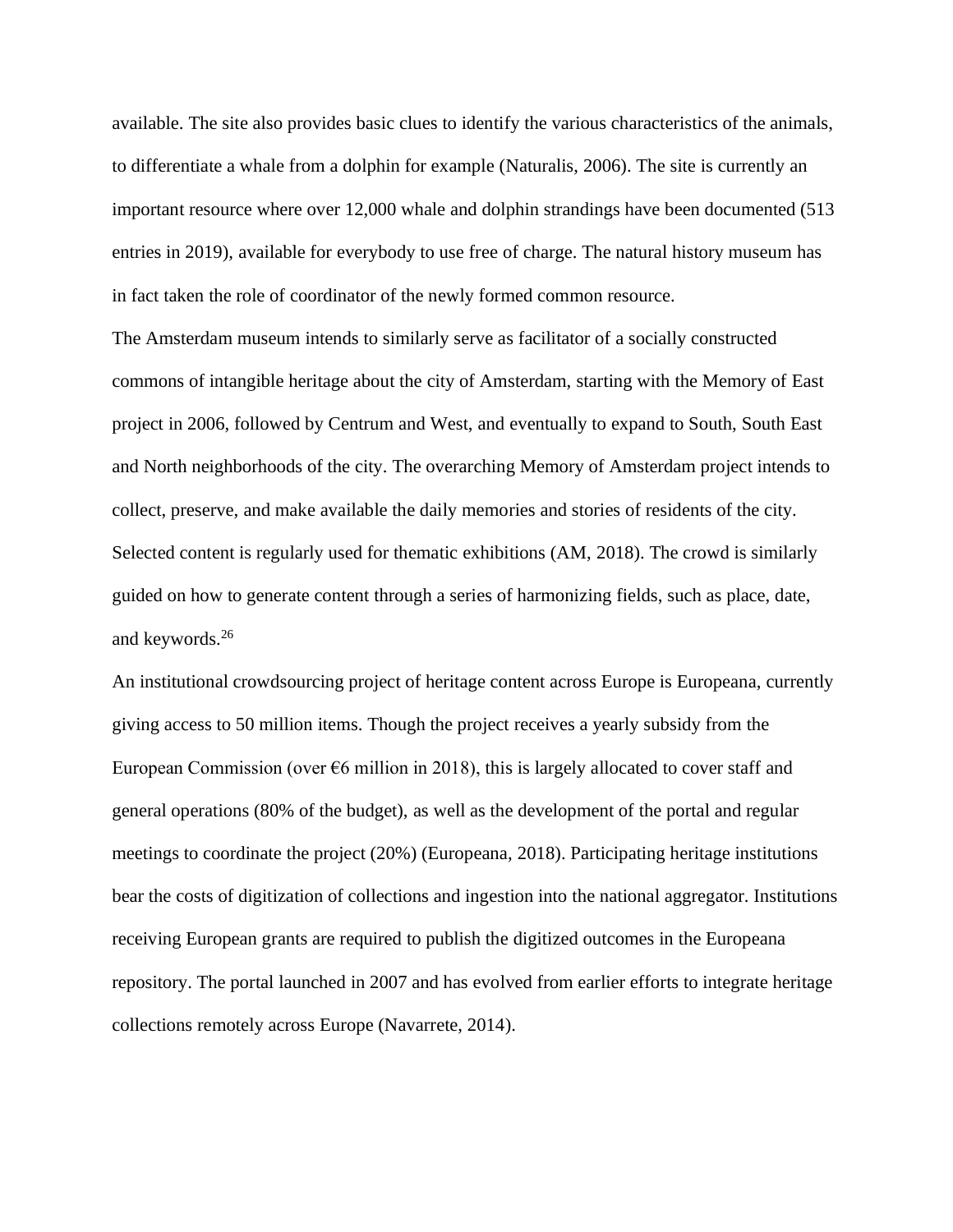Whereas the previous examples have a coordinating institution directing the crowdsourcing efforts, there are other examples where a platform is adopted as common storage of content, without clear curatorial guidelines. Such is the example of the Sketchfab platform, launched in 2011 for the publication of 3D, VR, and AR content. Museums can upload content, some have created a profile, though the majority of the content is uploaded by member of the crowd.<sup>27</sup> This portal gives access to the largest 3D, VR, and AR collection of heritage in the world (consumers do have to filter through all the non-heritage-related content!).

## **Conclusion and managerial implications**

Digital technology has transformed the social perception of crowds as "collective intelligence that solves problems" (Wexler, 2010, p. 12) voluntarily, with important economic implications. Tapping into the crowd as a pool source of labor may crowd out payment for activities to trained individuals in an already distressed labor market; 66% of Dutch museum staff is currently nonpaid volunteer or intern (NMV, 2018). In addition, a study of Swiss museums reported that involving the crowd to support digitization of collections was clearly seen to deliver greater risks than benefits (Estermann, 2013). On the other hand, there are four important positive outcomes. First, the crowd can advance work that has been limited by the available resources to heritage institution. Particularly, regarding the digitization of collections, crowds can advance the identification of objects so that these are usable for any purpose. From one account, the crowd advanced in one and a half year what a full-time staff would have taken 18 years to do. Second, the engagement with the institution and the content can lead to new forms of citizen participation: for instance, to create socially constructed commons. From the presented examples it can be argued that the digital repositories, freely accessible to all, are a valuable resource in the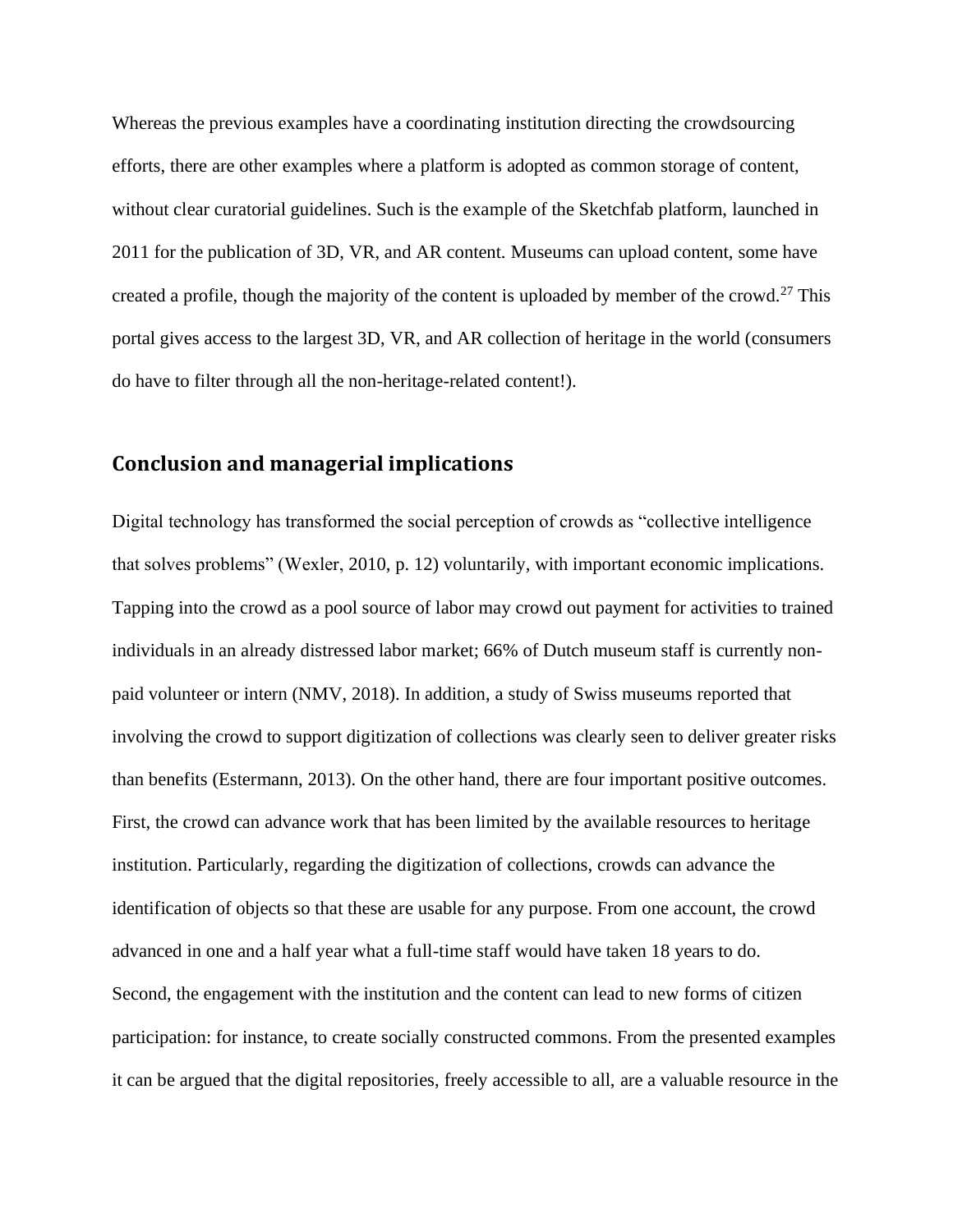information economy. Individuals from every field, as well as machines, can benefit from quality, structured, diverse, reliable, and sustainable content.

As with any resource, a digital repository requires investment and maintenance for its sustainability (and growth). Conceptualizing the digital heritage repository as a socially constructed cultural commons may strengthen engagement with communities of users to sustain it. Stimulating reuse of objects in the digital heritage repository can be expected to support sustainability of the increasingly dynamic repositories, able to adapt to social changes and crowd contributions.

Third, crowdsourcing may improve the distribution of costs and benefits beyond political borders. Currently, many digital heritage projects are paid for by tax payers, yet online dissemination allows for consumption beyond the paying population. Crowdsourcing could provide input from a greater segment of the population, including those outside of the political district.

Crowdsourcing and niche-sourcing may favor popularity as network effects inevitably have strong dynamics. It is the role of policy makers to intervene and support greater diversity and equity in the access and development of heritage. Because heritage is socially defined and changes over time, it can be expected that priorities will change.

Last, engaging with crowdsourcing and digital heritage content would inevitably lead to a digital trail that may reveal trends in emerging forms of digital cultural consumption. So far, much of the digital content has been analyzed by private firms (such as the family of Google services), yet little knowledge has been shared with researchers, politicians, and the crowds. The explosion of content, particularly through social media, is simply not sustainable. Curating a socially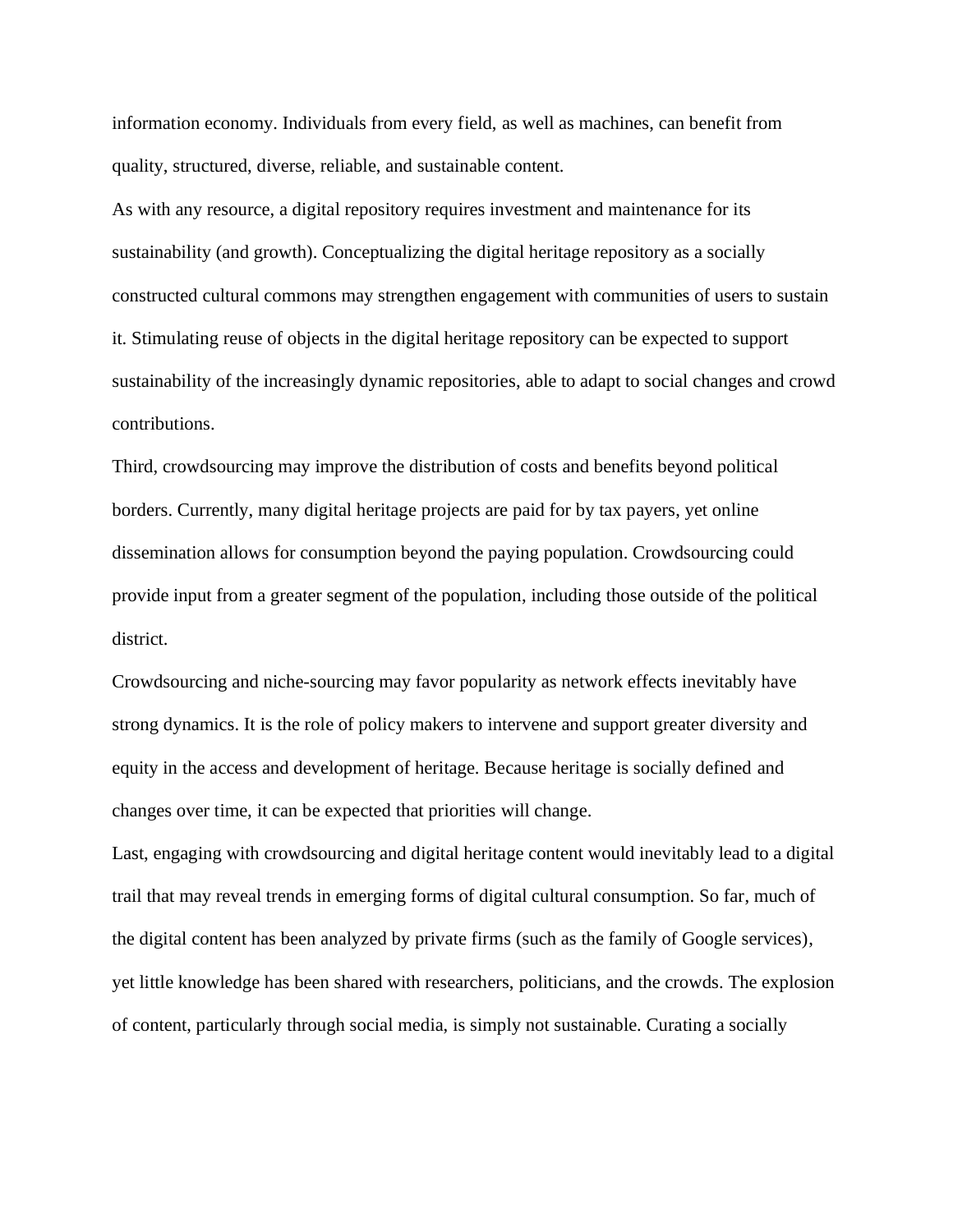constructed heritage commons may raise awareness of the terabytes needed to maintain our current digital consumption lifestyle.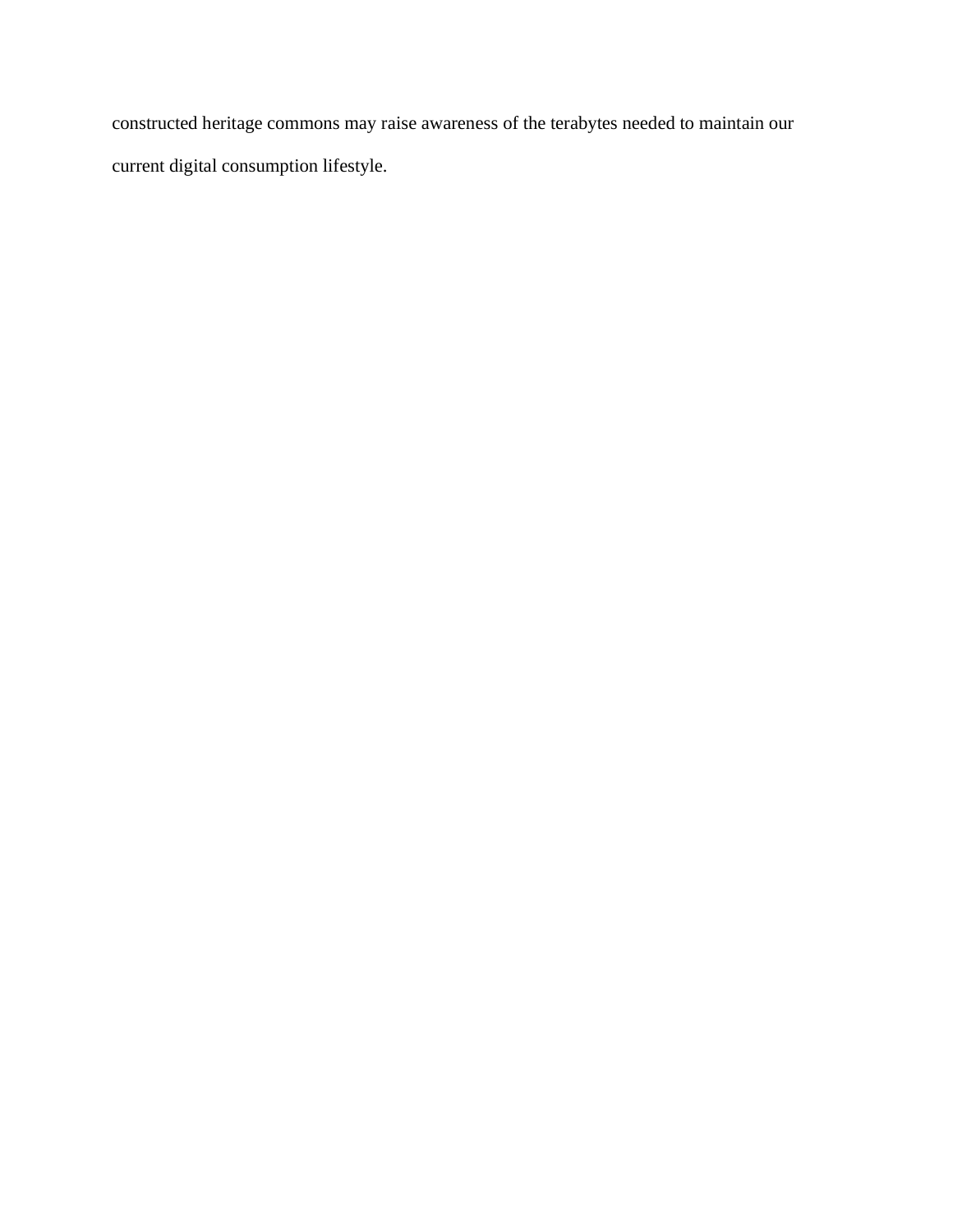### **References**

- Abbing, H. (2019). *The changing social economy of art: Are the arts becoming less exclusive?* Cham: Palgrave Macmillan.
- Aghaei, S. (2012). Evolution of the World Wide Web: From Web 1.0 to Web 4.0. *International Journal of Web & Semantic Technology*, *3*(1), 1–10.

Amsterdam Museum. (2018). *Amsterdam Museum jaarverslag 2018*. Amsterdam: Amsterdam Museum. Available at [https://www.amsterdammuseum.nl/over-ons/over-de](https://www.amsterdammuseum.nl/over-ons/over-de-organisatie/jaarverslagen)[organisatie/jaarverslagen.](https://www.amsterdammuseum.nl/over-ons/over-de-organisatie/jaarverslagen)

- Bell, A. E. (1947). *Christian Huygens and the development of science in the seventeenth century*. *Journal of the Franklin Institute*, *246*(3), 264–264. [https://doi](https://doi-org.eur.idm.oclc.org/10.1016/0016-0032(48)90085-4)[org.eur.idm.oclc.org/10.1016/0016-0032\(48\)90085-4.](https://doi-org.eur.idm.oclc.org/10.1016/0016-0032(48)90085-4)
- Belleflamme, P., Lambert, T., & Schwienbacher, A. (2019, August 9). *Crowdfunding dynamics*. Social Science Research Network. http://dx.doi.org/10.2139/ssrn.3259191.
- Belleflamme, P., & Peitz, M. (2020). Ratings, reviews and recommendations. In R. Towse & T. Navarrete (Eds.), *A handbook of cultural economics* (3rd ed., pp. 466–474). Cheltenham: Edward Elgar.
- Berg, J., Furrer, M., Harmon, E., Rani, U., & Six Silberman, M. (2018). *Digital labour platforms and the future of work: Towards decent work in the online world.* International Labour Office. https://www.ilo.org/wcmsp5/groups/public/---dgreports/---dcomm/-- publ/documents/publication/wcms\_645337.pdf
- Berners-Lee, T., Cailliau, R., Groff, J.-F., & Pollermann, B. (1992). World-Wide Web: The information universe. *Electronic Networking: Research, Applications and Policy*, *2*(1), 52–58.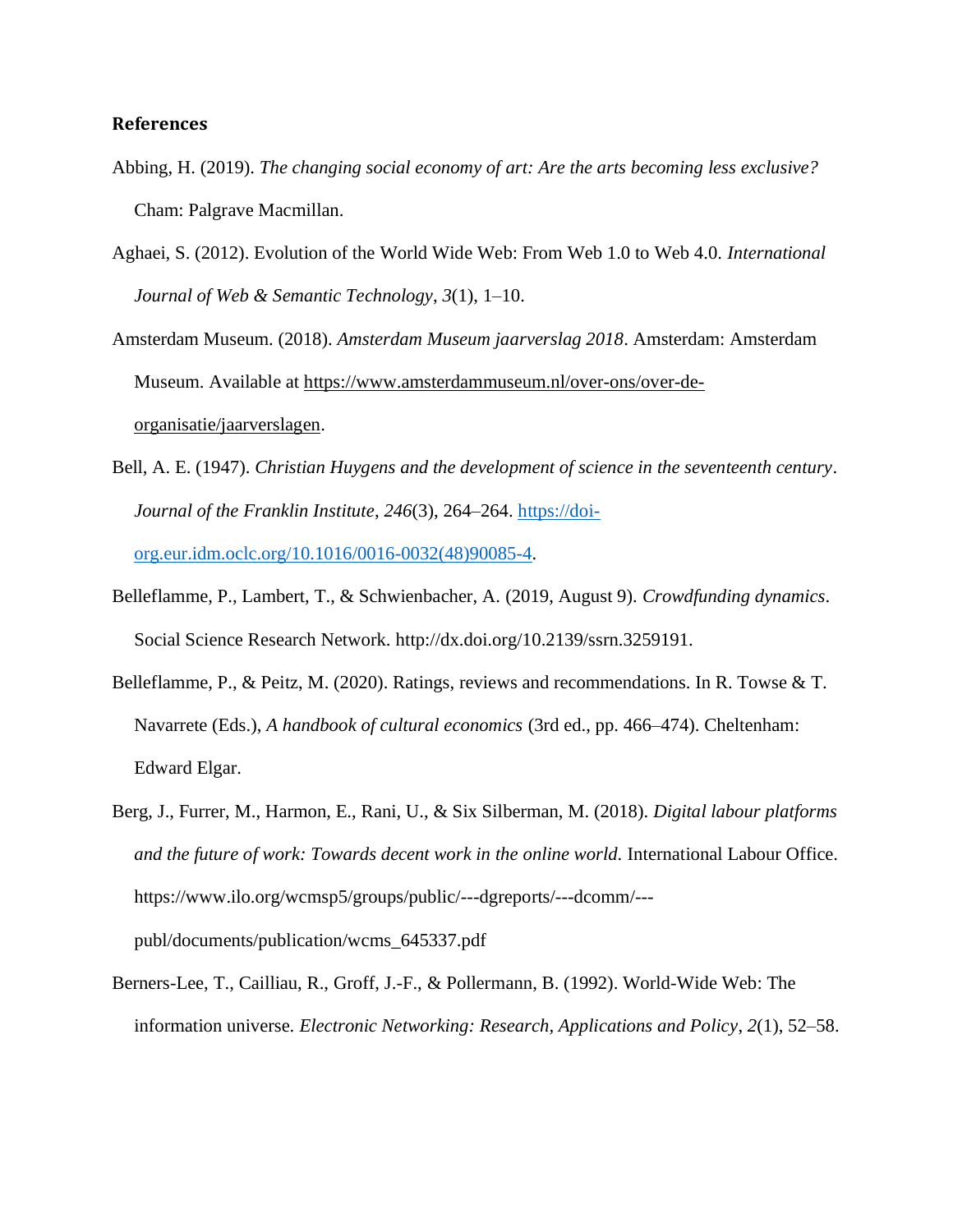- Bertacchini, G., Marrelli, M., & Santagata, W. (2012). Defining cultural commons. In G. Bertacchini, M. Marrelli, & W. Santagata (Eds.), *Cultural commons* (pp. 3–18). Cheltenham: Edward Elgar.
- bkoep. (2019, November 11). *The Foldit cryo-EM paper*. foldit. https://fold.it/portal/node/2008272
- Blanke, T., Bodard, G., Bryant, M., Dunn, S., Hedges, M., Jackson, M., & Scott, D. (2012). Linked data for humanities research—The SPQR experiment. In *2012 6th IEEE international conference on digital ecosystems and technologies (DEST)*. IEEE. https://ieeexplore.ieee.org/document/6227932
- Bonacchi, C., Bevan, A., Keinan-Schoonbaert, A., Pett, D., & Wexler, J. (2019). Participation in heritage crowdsourcing. *Museum Management and Curatorship*, *34*(2), 166–182.
- Bonancini, E. (2013). Stories on geographies: Geo-social tagging for co-creation of cultural value. *International Journal of Heritage in the Digital Era*, *2*(2), 222–243.
- Borghi, M., Erickson, K., & Favale, M. (2016). With enough eyeballs all searches are diligent: Mobilizing the crowd in copyright clearance for mass digitisation. *Chicago-Kent Journal of Intellectual Property*, *16*(1), 135–164.
- Carletti, L., McAuley, D., Price, D., Giannachi, G., & Benford, S. (2013). Digital humanities and crowdsourcing: An exploration. In N. Proctor & R. Cherry (Eds.), *MW2013: Museums and the Web 2013* (n.p.). Museums and the Web.

https://mw2013.museumsandtheweb.com/paper/digital-humanities-and-crowdsourcing-anexploration-4/

Cherry, M. (2011). A taxonomy of virtual work. *Georgia Law Review*, *45*(4), 951–991.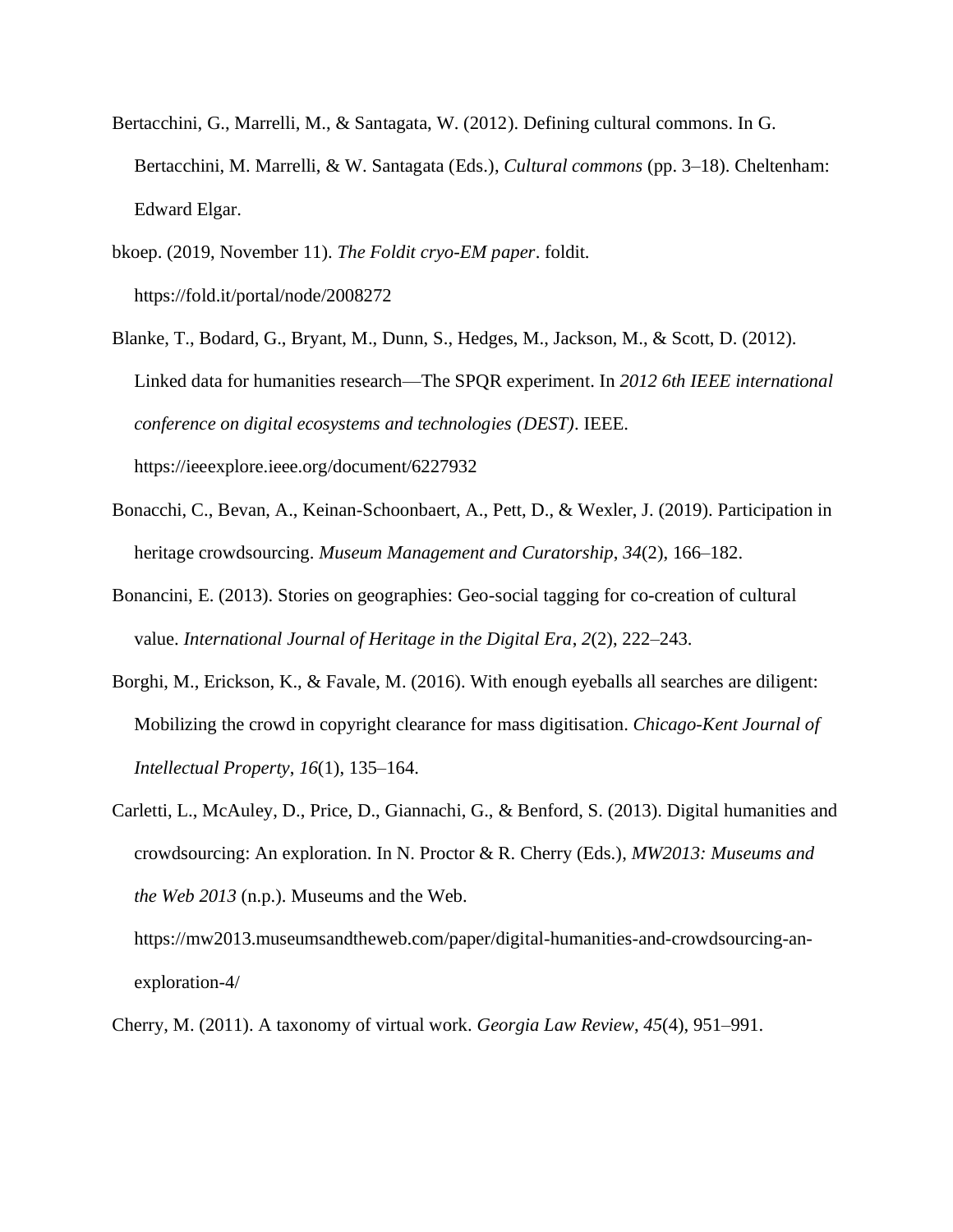- Chun, S., Cherry, R., Hiwiller, D., Trant, J., & Wyman, B. (2006). Steve.museum: An ongoing experiment in social tagging, folksonomy, and museums. In J. Trant & D. Bearman (Eds.), *Museums and the web 2006: Proceedings* (n.p.). Archives & Museum Informatics. https://www.museumsandtheweb.com/mw2006/papers/wyman/wyman.html
- Dalla Chiesa, C., & Handke, C. (2020) Crowdfunding. In R. Towse & T. Navarrete (Eds.), *Handbook of cultural economics* (3rd ed., pp. 158–167). Cheltenham: Edward Elgar.
- Duran, C. (2019). *Analysis of the use of the collections at the Amsterdam City archives (1999– 2018)*. Amsterdam: Stadsarchief Amsterdam. Internal report.
- Estellés-Arolas, E., & González-Ladrón-De-Guevara, F. (2012). Towards an integrated crowdsourcing definition. *Journal of Information Science*, *38*(2), 189–200.
- Estermann, B. (2014). Diffusion of open data and crowdsourcing among heritage institutions: Results of a pilot survey in Switzerland. *Journal of Theoretical and Applied Electronic Commerce Research*, *9*(3), 15–31.
- Ettlinger, N. (2016). The governance of crowdsourcing: Rationalities of the new exploitation. *Environment and Planning A: Economy and Space*, *48*(11), 2162–2180.
- European Commission. (2011). *The new renaissance: Report of the 'Comité des Sages'*. https://ec.europa.eu/commission/presscorner/detail/en/IP\_11\_17

Europeana. (2017). *Europeana strategy 2020*. https://pro.europeana.eu/post/europeana-strategy

Europeana. (2018). *Annual report: A decade of democratising culture*. Published online 29 March 2019 at [https://pro.europeana.eu/page/annual-report-2018-a-decade-of-democratising](https://pro.europeana.eu/page/annual-report-2018-a-decade-of-democratising-culture)[culture.](https://pro.europeana.eu/page/annual-report-2018-a-decade-of-democratising-culture)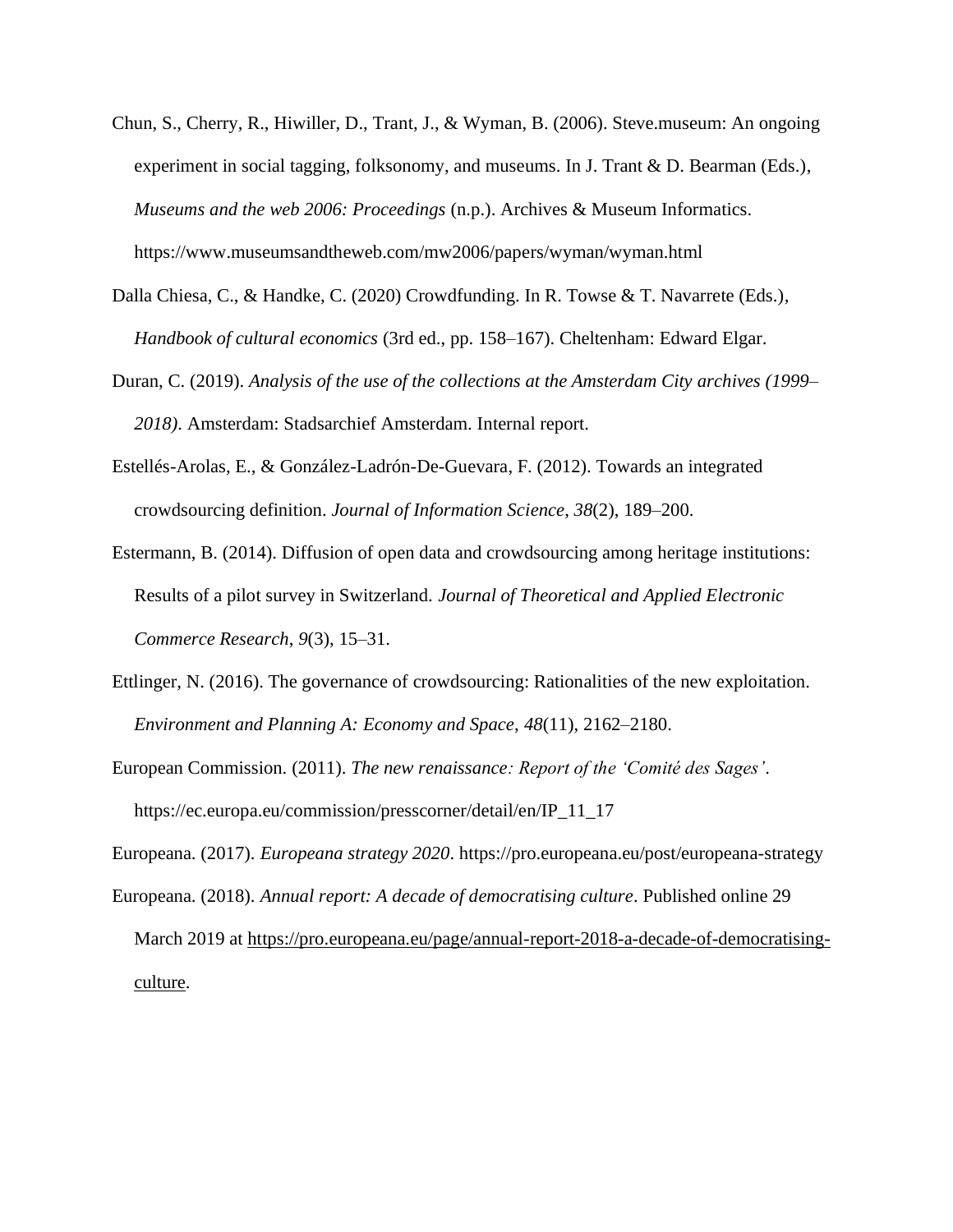- Gellers, J. C. (2016). Crowdsourcing global governance: Sustainable development goals, civil society, and the pursuit of democratic legitimacy. *International Environmental Agreements: Politics, Law and Economics*, *16*(3), 415–432. https://doi.org/10.1007/s10784-016-9322-0
- Hess, C. (2012). Constructing a new research agenda for Cultural Commons. In G. Bertacchini, M. Marrelli, & W. Santagata (Eds.), *Cultural commons* (pp. 19–35). Cheltenham: Edward Elgar.
- Holtman, Marc and Van Zeeland, Nelleke (2019) *Het jaar van 6 miljoen. Jaarverslag digitalisering 2018 Stadsarchief Amsterdam*. Amsterdam: Gemeente Amsterdam Stadsarchief.
- Hossain, M., & Kauranen, I. (2015). Crowdsourcing: A comprehensive literature review. *Strategic Outsourcing: An International Journal*, *8*(1), 2–22.
- Howe, J. (2008). *Crowdsourcing: Why the power of the crowd is driving the future of business.* New York: Three Rivers Press.
- International Telecommunications Union. (2018). *Measuring the information society report* (Vol. 2)*.* https://www.itu.int/en/ITU-D/Statistics/Documents/publications/misr2018/MISR-2018-Vol-2-E.pdf
- Jongma, L., & Dijkshoorn, C. (2016). Accurator: Enriching collections with expert knowledge from the crowd. In D. Bearman & J. Trant (Eds.), *MW2016: Museums and the web 2016* (n.p.). Archives & Museum Informatics.

https://www.museumsandtheweb.com/mw2006/papers/wyman/wyman.html Koninklijk Instituut voor de Tropen. (2013). *KIT annual report 2012*. Amsterdam: KIT. Available at [https://www.kit.nl/about-us/annual-report/.](https://www.kit.nl/about-us/annual-report/)

Kushner, S. (2016). Read only: The persistence of lurking in Web 2.0. *First Monday*, *21*(6), n.p.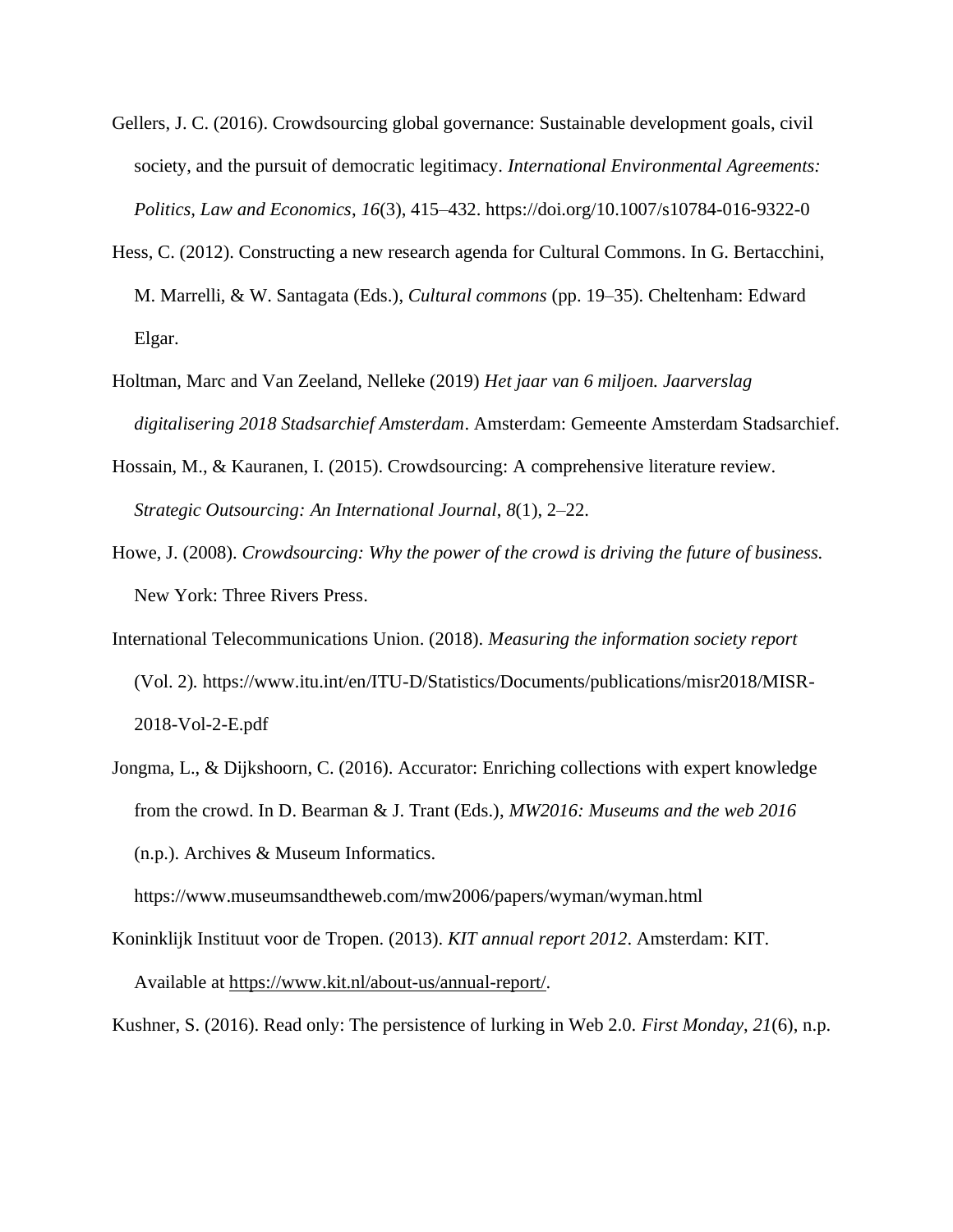Mollick, E., & Robb, A. (2016). Democratizing innovation and capital access: The role of crowdfunding. *California Management Review*, *58*(2), 72–87.

Naturalis. (2006). *Annual report 2006*. Leiden: Naturalis Biodiversity Centre.

Nauta, G.-J., van den Heuvel, W., & Teunisse, S. (2017). *Europeana DSI 2—Access to digital resources of European heritage*. *D4.4. Report on ENUMERATE Core Survey 4*. Digitaal Erfgoed Nederland.

https://pro.europeana.eu/files/Europeana\_Professional/Projects/Project\_list/ENUMERATE/de liverables/DSI2\_Deliverable%20D4.4\_Europeana\_Report%20on%20ENUMERATE%20Cor e%20Survey%204.pdf

- Navarrete, T. (2014). *A history of digitisation: Dutch museums*. (Doctoral dissertation, University of Amsterdam). https://hdl.handle.net/11245/1.433221
- Nederlandse Museumvereniging. (2018). *Museumcijfers 2018*. https://www.museumvereniging.nl/media/museumcijfers\_2018\_def.pdf
- Prpić, J., Shukla, P. P., Kietzmann, J. H., & McCarthy, I. P. (2015). How to work a crowd: Developing crowd capital through crowdsourcing. *Business Horizons*, *58*(1), 77–85.
- Prpić, J., Taeihagh, A., & Melton, J. (2015). The fundamentals of policy crowdsourcing. *Policy & Internet*, *7*(3), 340–361.
- Ranard, B. L., Ha, Y. P., Meisel, Z. F., Asch, D. A., Hill, S. S., Becker, L. B., Seymour, A. K., & Merchant, R. M. (2014). Crowdsourcing—Harnessing the masses to advance health and medicine, a systematic review. *Journal of General Internal Medicine*, *29*(1), 187–203.
- Ridge, M. (2013). From tagging to theorizing: Deepening engagement with cultural heritage through crowdsourcing. *Curator: The Museum Journal*, *56*(4), 435–450.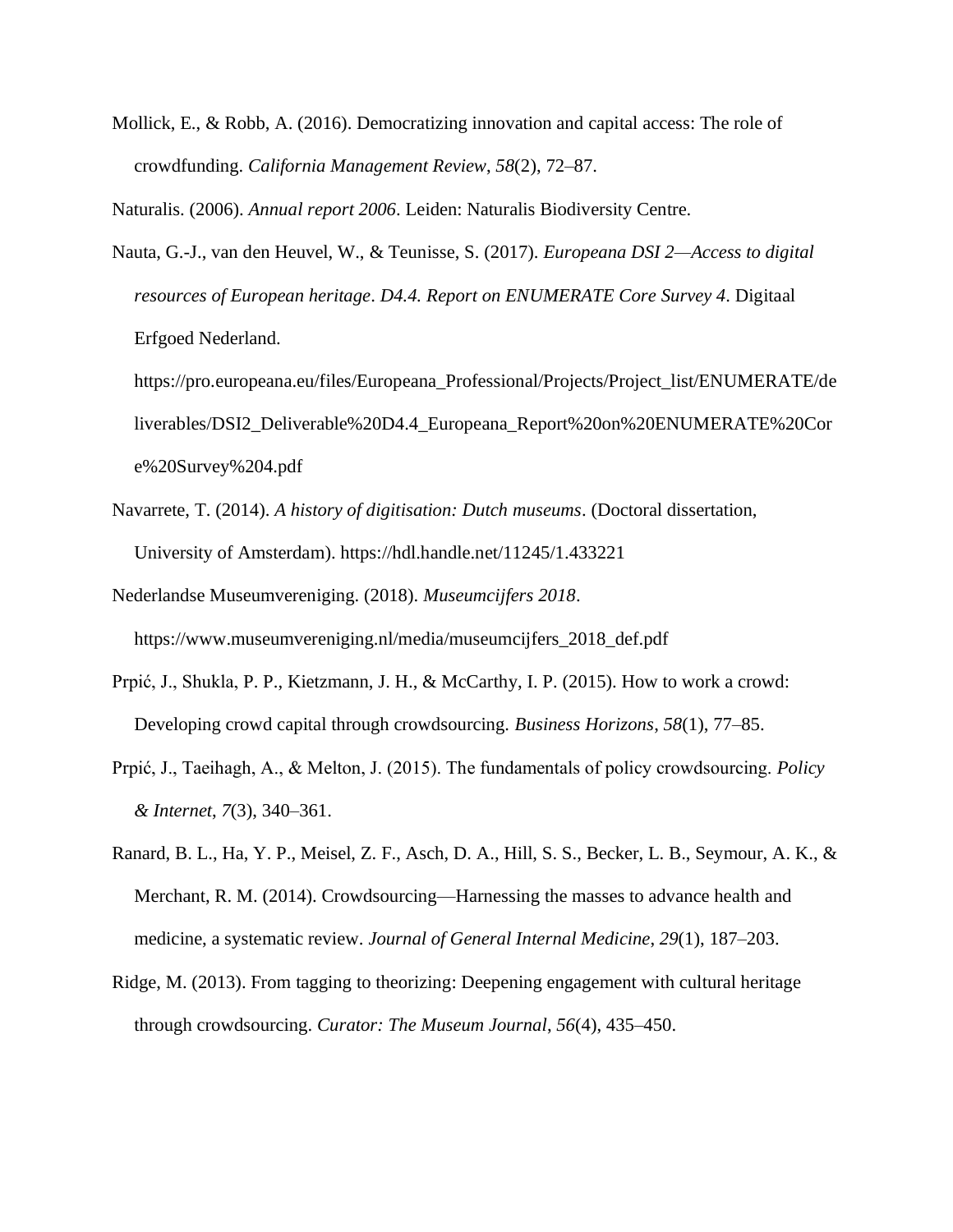- Robertson, E., & Wooster, R. B. (2015, July 15). *Crowdfunding as a social movement: The determinants of success in Kickstarter campaigns*. Social Science Research Network. https://doi.org/10.2139/ssrn.2631320
- Schoemaker, T. (2010, November). Kinderen kiezen kunst in museum Kröller-Müller. *NRC Handelsblad*. https://www.nrc.nl/nieuws/2010/11/26/kinderen-kiezen-kunst-in-museumkroller-muller-11974501-a79233
- Stadsarchief Amsterdam. (2013). *Open Archieven door Crowdsourcing:een project voor grootschalige archiefontsluiting*. Eindverslag voor het Mondriaan Fonds. Amsterdam: Sadsarchief Amsterdam. Internal report.
- Towse, R. (2019). *A textbook of cultural economics*. Cambridge: Cambridge University Press.
- Visser, J. (2014). Strategies for a heritage revival in the digital age. In L. Egberts & K. Bosma (Eds.). *Companion to European heritage revivals* (pp. 73–93). Cham: Springer.
- Wexler, M. N. (2011). Reconfiguring the sociology of the crowd: Exploring crowdsourcing. *International Journal of Sociology and Social Policy*, *31*(1/2), 6–20.

<sup>&</sup>lt;sup>1</sup> The Web 1.0 is characterized by static document publication which evolved into the Web 2.0 when it allowed user contributions (such as likes, uploading of media, and writing content) and interactions (such as discussions and mashups). The Web 3.0 refers to the Semantic Web, where content is encoded to allow machines to understand it (such as a name, a date, or a place). Some envision the Web 4.0, or Symbiotic Web, to be characterized by a seamless relation between machines and humans through robotics (such as virtual assistants) and high personalization (such as context specific displays) (Aghaei et al., 2012).

<sup>&</sup>lt;sup>2</sup> The original call via Twitter is available at https://twitter.com/LuisCollantesR/status/1143170732450570240. The information about the painting with mystery location is available at https://www.museodelprado.es/coleccion/obrade-arte/paisaje/07e8f75e-3622-4b48-ba3d-2fc1096e6c5a?searchMeta=agustin%20riancho.

<sup>&</sup>lt;sup>3</sup> Data from the project is available at http://data.myworld2015.org/.

<sup>4</sup> For an overview of large crowdsourcing projects with a short description see Cherry (2011).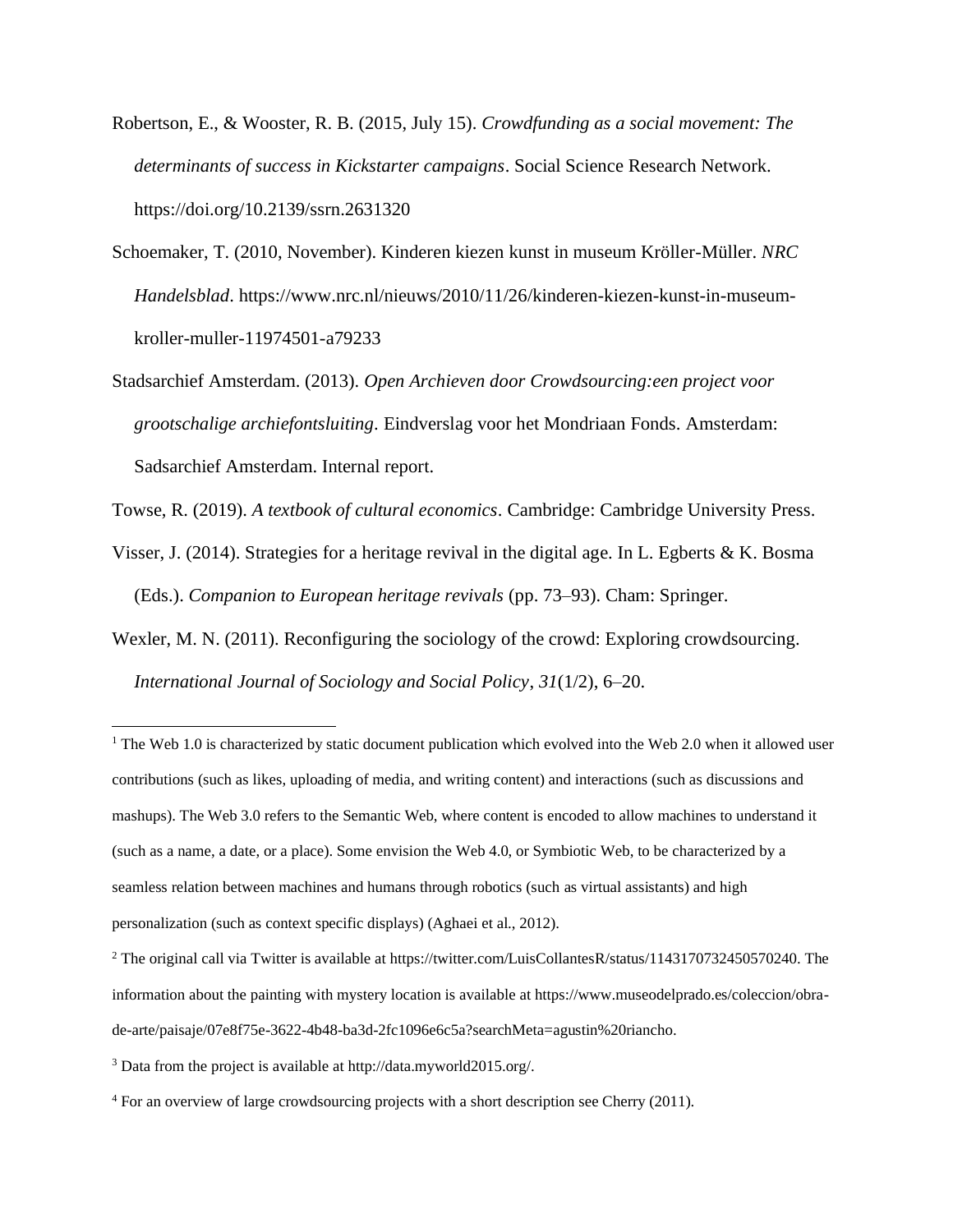<sup>5</sup> https://www.innocentive.com/

<sup>6</sup> https://en.wikipedia.org/wiki/Zooniverse.

<sup>7</sup> https://fold.it/portal/info/about.

<sup>8</sup> All statistics from Wikipedia are available at https://en.wikipedia.org/wiki/Wikipedia:Statistics.

<sup>9</sup> https://wikimediafoundation.org/.

<sup>10</sup> https://www.spencertunick.com/.

<sup>11</sup> http://3dicons-project.eu/.

<sup>12</sup> https://www.engineshed.scot/about-us/the-scottish-ten/.

<sup>13</sup> https://www.millionimage.org.uk/.

<sup>14</sup> The projects can be found at https://velehanden.nl/.

<sup>15</sup> A portion of the video is available at https://vimeo.com/105549924. The Crowdsourcing page is available at https://www.voordekunst.nl/projecten/2751-de-gouden-eeuw-vr-stap-in-1650.

<sup>16</sup> The successfully closed crowdsourcing page is available at https://www.voordekunst.nl/projecten/578-foto-zoektfamilie-1.

<sup>17</sup> http://redeenportret.nl/doneer.

<sup>18</sup> The Rijksstudio is available at https://www.rijksmuseum.nl/en/rijksstudio.

<sup>19</sup> A folksonomy was desired to allow non-experts to search and find objects in collections that would otherwise be hard to find in the authored expert information system. The name clearly differentiates the folk nature of the taxonomic classification. Terms were often simple descriptors, such as animal, archery, baroque, luxury, movement, nude, ornate, saddle, and woman to describe a 1620 silver "Diana and the Stag" by Joachim Friess, part of the Metropolitan Museum of Art (Chun et al., 2006).

<sup>20</sup> The project website is available at http://accurator.nl.

<sup>21</sup> The dynamic web page displays a new set of objects based on the crowd's input (https://collections.vam.ac.uk/).

 $^{22}$  The crowdsourcing project took place in 2010, which is available together with the rest of the sound collection

(https://sounds.bl.uk/Sound-Maps).

<sup>23</sup> For a short overview of the project see https://www.youtube.com/watch?v=NFw2x20y6vo.

 $24$  The project website is available at http://diligentsearch.eu/.

<sup>25</sup> The project can be found at http://www.walvisstrandingen.nl/.